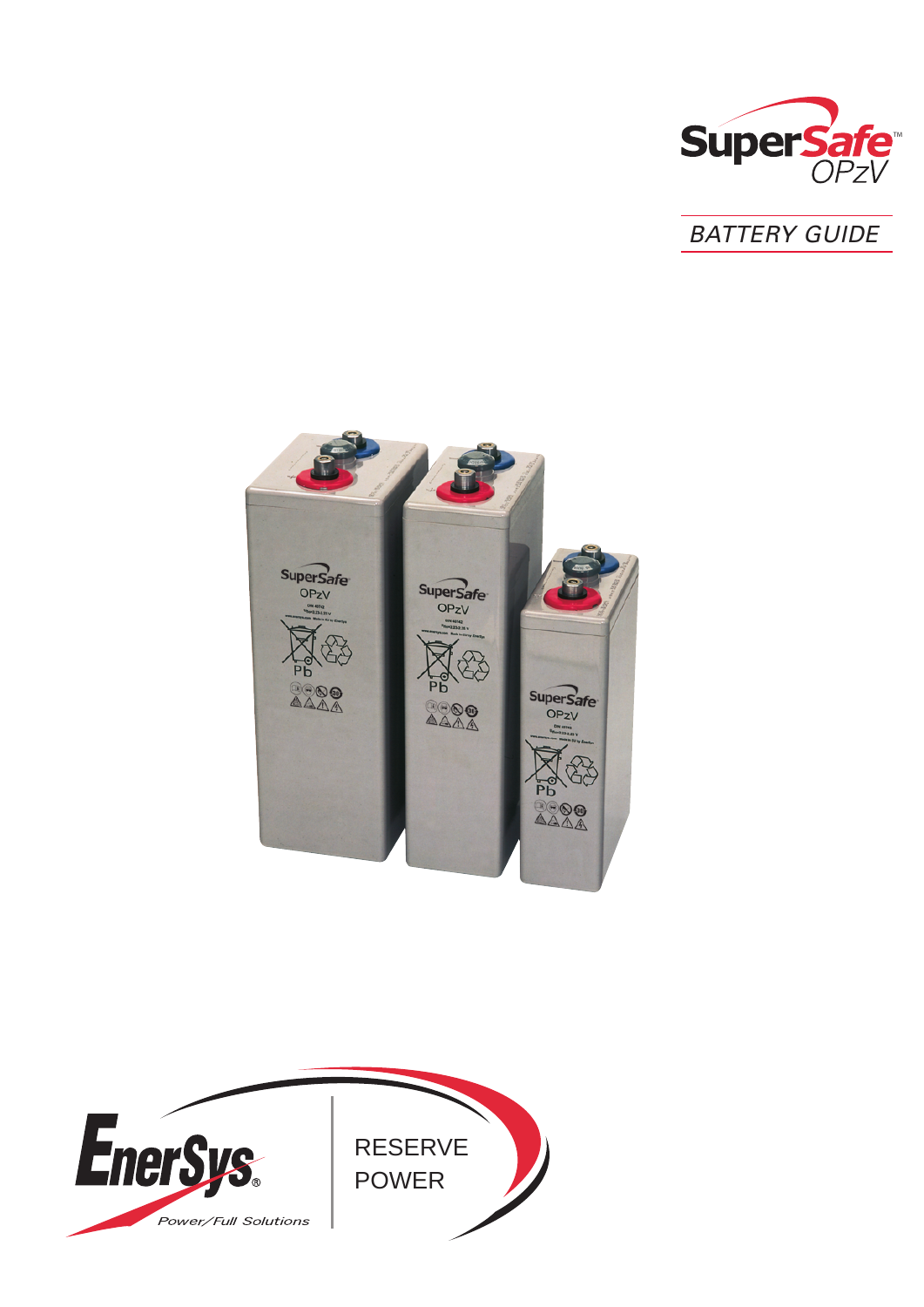# **Contents**

|                                                                                  | Page                |
|----------------------------------------------------------------------------------|---------------------|
| I/ The principle of the gas recombination tubular gel battery                    |                     |
| 1 - Operating principle                                                          | 3                   |
| 2 - Conclusion                                                                   | 3                   |
| 3 - Construction<br>4 - The SuperSafe <sup>™</sup> OPzV Battery range            | $\overline{4}$<br>5 |
|                                                                                  |                     |
| II/ Application and use of the SuperSafe™ OPzV battery                           |                     |
| 1 - Standby applications                                                         | 6<br>8              |
| 2 - Battery cycling<br>3 - Effect of temperature on battery capacity ___________ | 8                   |
| 4 - Temperature range                                                            | 8                   |
| 5 - Effect of temperature on life                                                | 8                   |
| III/ Electrical performance at 20°C                                              | 9 to 17             |
| <b>IV/ Battery calculations</b>                                                  | 18                  |
| V/ Installation of the battery                                                   |                     |
| 1 - Warning                                                                      | 19                  |
| 2 - Unpacking the battery                                                        | 19                  |
|                                                                                  | 19                  |
| 4 - Connection of the cells<br>5 - General recommendations                       | 23<br>23            |
| 6 - Safety                                                                       | 23                  |
| 7 - Standards                                                                    | 23                  |
| <b>VI/ Battery storage</b>                                                       |                     |
| 1 - Calculating the storage time                                                 | 24                  |
| 2 - Storage conditions                                                           | 24                  |
| 3 - Storage times                                                                | 24                  |
| 4 - Recharging stored batteries<br>5 - State of charge                           | 24<br>24            |
| <b>VII/ Commissioning charge</b>                                                 | 25                  |
| <b>VIII/ Maintenance/checks</b>                                                  | 25                  |
|                                                                                  |                     |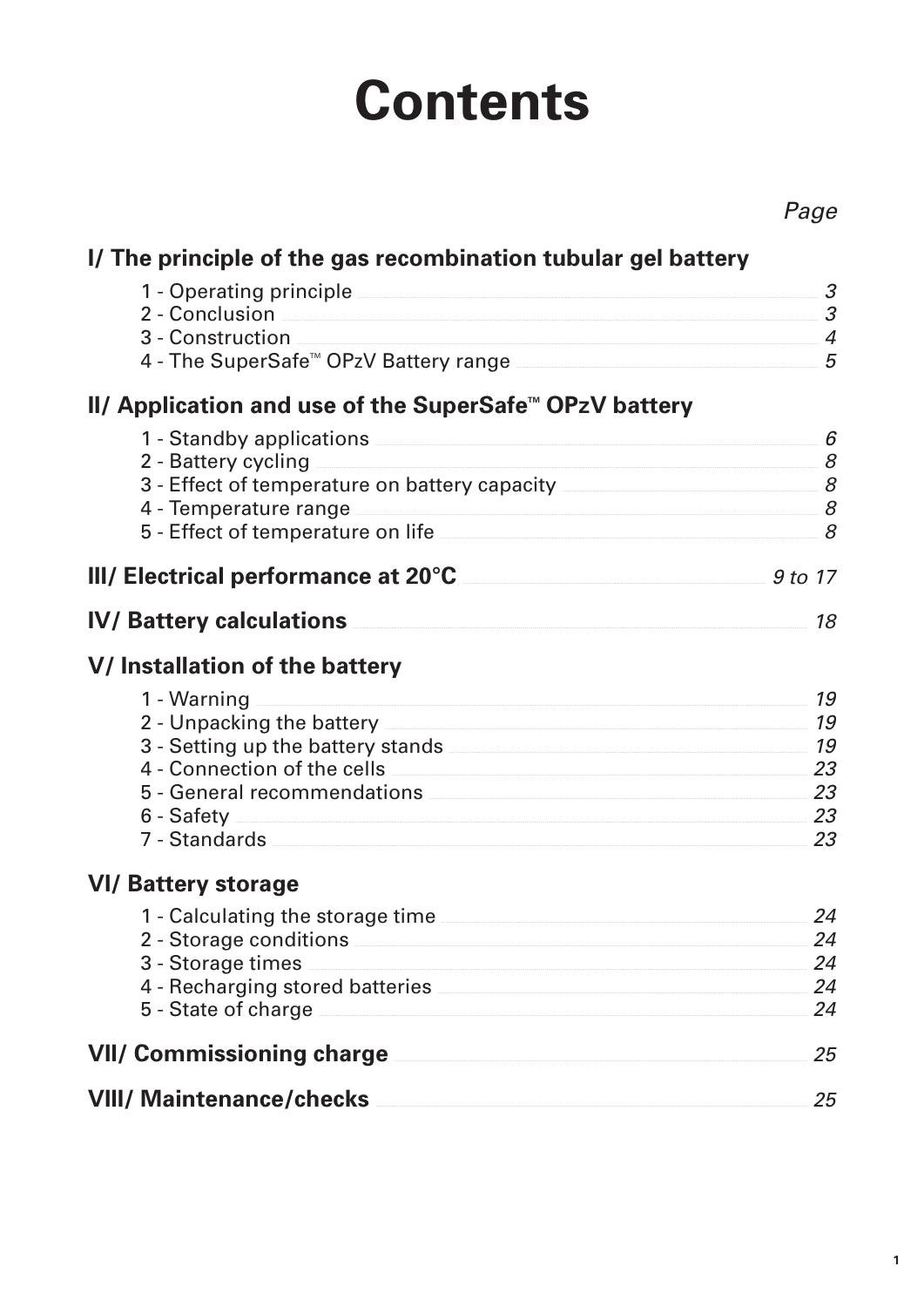# Introduction

The principle of gas recombination, which limits the release of gas, allows the batteries to be installed in the widest possible range of sites ensures it is compatible with modern technology.

The purpose of this operating guide is to provide you with technical information to gain a better understanding of the SuperSafe<sup> $M$ </sup> OPzV battery gas-recombination range and will enable you to use it more effectively.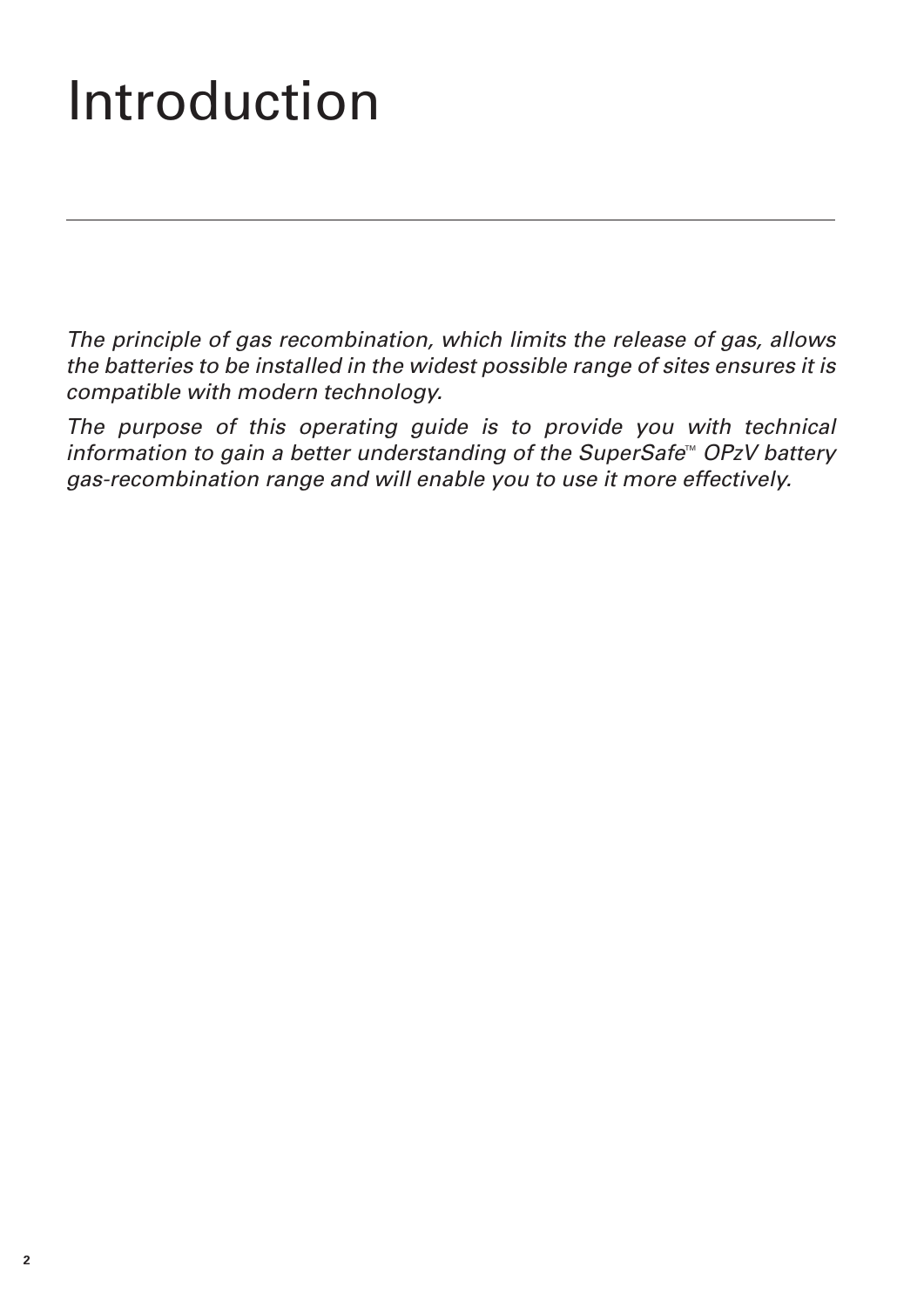# I/ The principle of the gas recombination tubular gel battery

# **1 - Operating principle**

In a traditional lead – acid battery, overcharging leads to a release of hydrogen and oxygen, a certain amount of water is lost and has to be replaced regularly by topping up.

In a gas recombination battery, the internal design of the cell allows the oxygen produced at the positive plates to diffuse toward the negative plates

- The oxygen reacts chemically with the spongy lead of the active material to form lead oxide.
- The sulphuric acid of which the electrolyte is composed then reacts with this lead oxide to form lead sulphate and water.
- The lead sulphate thus formed is transformed electro-chemically into lead, to return sulphuric acid.
- As long as the battery remains fully charged, this equilibrium is maintained.

### **Schematically, we then have the following reactions :**

| At the end of the charge or if<br>overcharging, oxygen gas<br>is released at the positive<br>plate.                                                                                                                                                                                             | $H_2O \rightarrow 2H^+ + 1/2O_2 + 2e^-$                                     |
|-------------------------------------------------------------------------------------------------------------------------------------------------------------------------------------------------------------------------------------------------------------------------------------------------|-----------------------------------------------------------------------------|
| The oxygen diffuses across<br>the gelled electrolyte and<br>the micro-porous separator<br>to the negative plate.                                                                                                                                                                                |                                                                             |
| The oxygen reacts chemically<br>with the spongy lead of the<br>negative plate to form lead<br>oxide.<br>The sulphuric acid reacts with<br>this lead oxide, giving lead<br>sulphate and water.<br>Part of the spongy lead is thus<br>chemically discharged to the<br>lead sulphate state and the | $Pb + 1/2O2 \rightarrow PbO$<br>PbO + $H_2SO_4 \rightarrow PbSO_4 + H_2O$   |
| water consumed at the<br>positive plate is regenerated.                                                                                                                                                                                                                                         |                                                                             |
| The spongy lead which was<br>chemically discharged at the<br>negative plate is recharged<br>chemically.                                                                                                                                                                                         | $PbSO_4 + 2H^+ + 2e^-$<br>$\rightarrow$ Pb + H <sub>2</sub> SO <sub>4</sub> |





### **SuperSafe**TM **OPzV battery**

Oxygen evolved from positive plate transfers to negative and recombines to form water.

## **2 - Conclusion**

Due to the gas recombination reaction in the SuperSafe<sup>™</sup> OPzV battery, water is recombined nearly at the same rate as it is consumed under float charge conditions and no topping up water during the lifetime of the cells is required.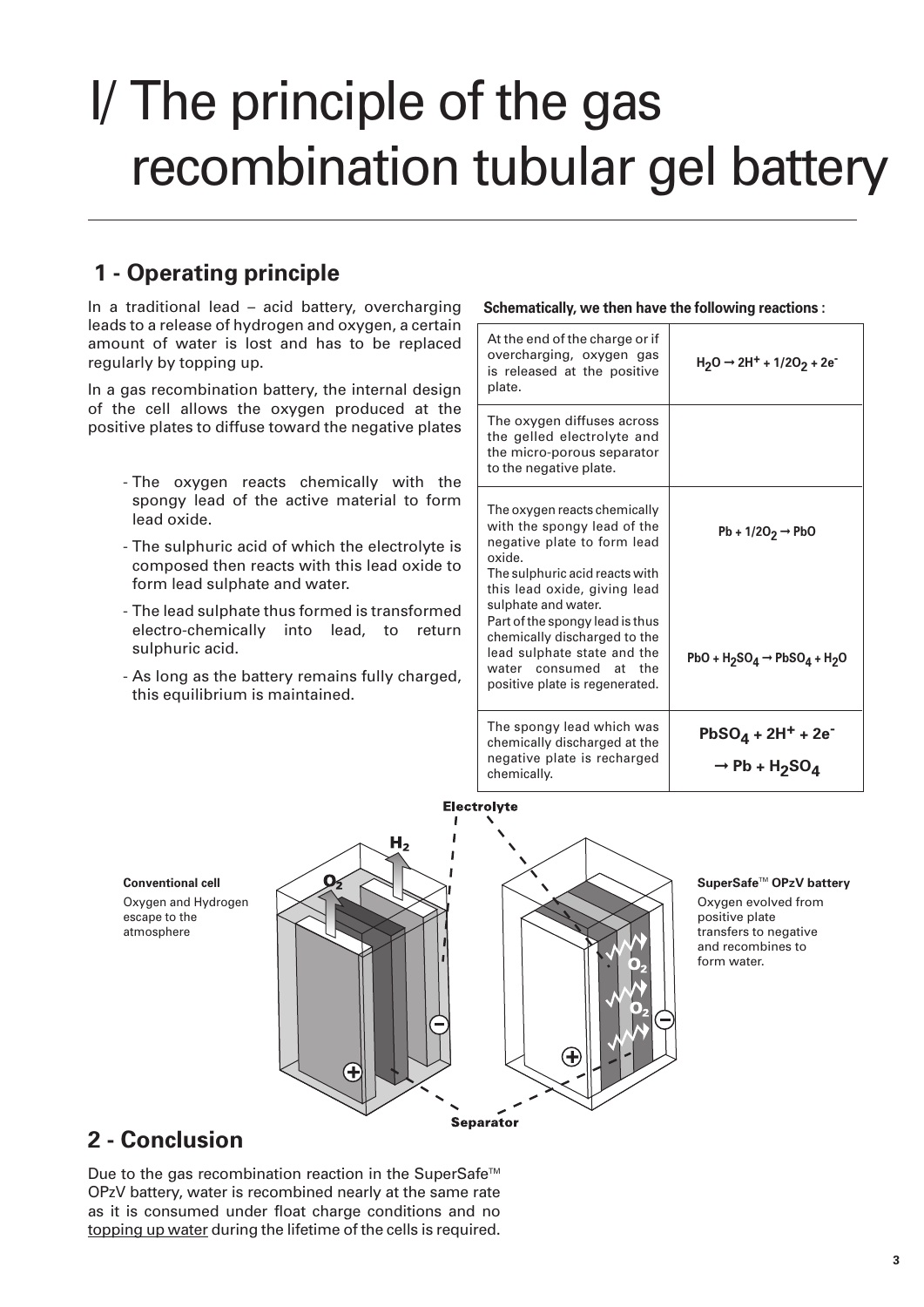# **3 - Construction**

These reactions can take place only by using :

- plates composed of a special lead calcium alloy which provides the grids with high mechanical strength and a high level of hydrogen overtension.
- microporous separators

- A capillary network gelled electrolyte :

To retain the electrolyte in a thixotropic gel To help oxygen penetration into the negative plate.

- A pressure relief valve which allows gas to be released if necessary in the case of an accidental overcharge.

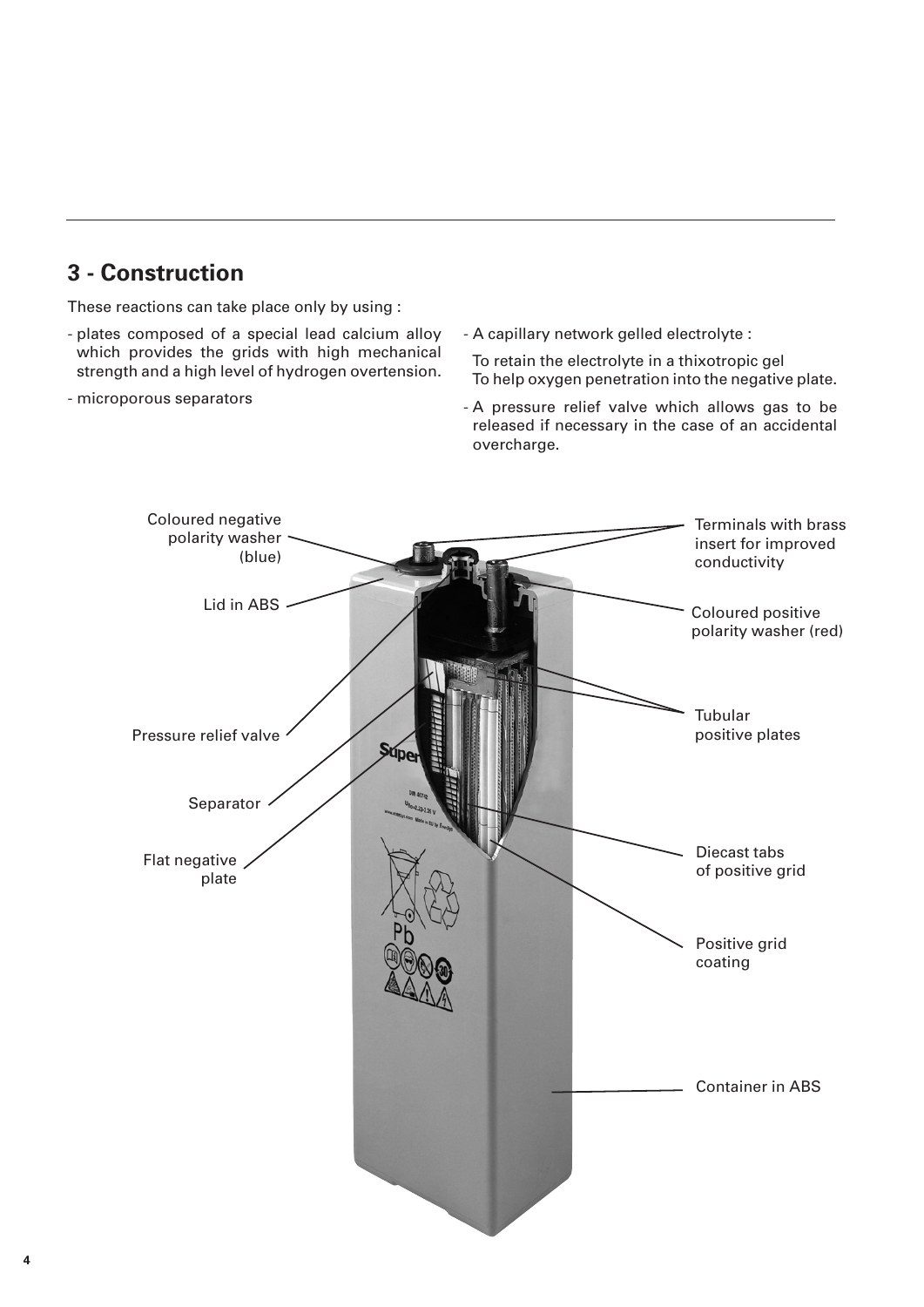# **4 - The SuperSafe™ OPzV Battery range**

Comprises 14 cells with capacities from 200 Ah to 3000 Ah.

|                     | <b>No</b>            | Capacity<br>Ah              |          |                | <b>Capacity Ah</b> |                |                | Internal         |                  |        | <b>Dimensions (mm)</b> |        |           | <b>Battery Type</b> |
|---------------------|----------------------|-----------------------------|----------|----------------|--------------------|----------------|----------------|------------------|------------------|--------|------------------------|--------|-----------|---------------------|
| <b>Battery Type</b> | of                   |                             | $C_{10}$ | C <sub>8</sub> | C <sub>5</sub>     | C <sub>3</sub> | C <sub>1</sub> | resistance       | Short<br>circuit |        |                        |        | Weight    |                     |
| designation         | terminal<br>per pole | acc. to<br><b>DIN 40742</b> |          |                | at final voltage   |                |                | (m ohm<br>/cell) | current          | Length | Width                  | Height | (kg) cell |                     |
|                     |                      |                             | 1.80V    | 1.75V          | 1.77V              | 1.75V          | 1.67V          |                  |                  |        |                        |        |           |                     |
| 4 OPzV 200          | 1                    | 200                         | 215      | 210            | 190                | 170            | 130            | 0.95             | 2195             | 103    | 206                    | 403    | 19.5      | 4 OPzV 200          |
| 5 OPzV 250          | 1                    | 250                         | 265      | 260            | 235                | 210            | 160            | 0.76             | 2737             | 124    | 206                    | 403    | 23.5      | 5 OPzV 250          |
| 6 OPzV 300          | 1                    | 300                         | 320      | 315            | 285                | 255            | 195            | 0.66             | 3175             | 145    | 206                    | 403    | 28.0      | 6 OPzV 300          |
| 5 OPzV 350          | 1                    | 350                         | 385      | 375            | 340                | 305            | 230            | 0.61             | 3410             | 124    | 206                    | 520    | 31.0      | 5 OPzV 350          |
| 6 OPzV 420          | 1                    | 420                         | 460      | 450            | 410                | 365            | 275            | 0.51             | 4043             | 145    | 206                    | 520    | 36.5      | 6 OPzV 420          |
| 7 OPzV 490          | 1                    | 490                         | 540      | 525            | 475                | 430            | 320            | 0.45             | 4607             | 166    | 206                    | 520    | 42.0      | 7 OPzV 490          |
| 6 OPzV 600          | 1                    | 600                         | 705      | 680            | 615                | 545            | 395            | 0.55             | 3796             | 145    | 206                    | 695    | 50.0      | 6 OPzV 600          |
| 8 OPzV 800          | 2                    | 800                         | 940      | 910            | 820                | 730            | 525            | 0.40             | 5200             | 210    | 191                    | 695    | 68.2      | 8 OPzV 800          |
| 10 OPzV 1000        | 2                    | 1000                        | 1170     | 1135           | 1020               | 915            | 655            | 0.32             | 6460             | 210    | 233                    | 695    | 82.0      | 10 OPzV 100         |
| 12 OPzV 1200        | 2                    | 1200                        | 1410     | 1370           | 1225               | 1095           | 790            | 0.27             | 7675             | 210    | 275                    | 695    | 97.0      | 12 OPzV 120         |
| 12 OPzV 1500        | 2                    | 1500                        | 1580     | 1530           | 1395               | 1260           | 890            | 0.28             | 7510             | 210    | 275                    | 845    | 120.0     | 12 OPzV 1500        |
| 16 OPzV 2000        | 3                    | 2000                        | 2110     | 2040           | 1855               | 1680           | 1190           | 0.21             | 10048            | 212    | 397                    | 820    | 165.0     | 16 OPzV 2000        |
| 20 OPzV 2500        | 4                    | 2500                        | 2640     | 2550           | 2320               | 2100           | 1485           | 0.17             | 12606            | 212    | 487                    | 820    | 200.0     | 20 OPzV 2500        |
| 24 OPzV 3000        | 4                    | 3000                        | 3170     | 3065           | 2785               | 2515           | 1785           | 0.14             | 14964            | 212    | 576                    | 820    | 240.0     | 24 OPzV 3000        |

All dimensions and weights shown are subject to the usual manufacturing tolerances Height shown is overall height, including connectors and shrouds.





 $10mm$ 











W

**24 OPzV 3000**

 $\mathbf{I}$  $10mm$  $\mathsf{M}$ **4 OPzV 200 - 6 OPzV 600**



 $\overline{L}$ 

۵

 $\mathsf{W}$ 

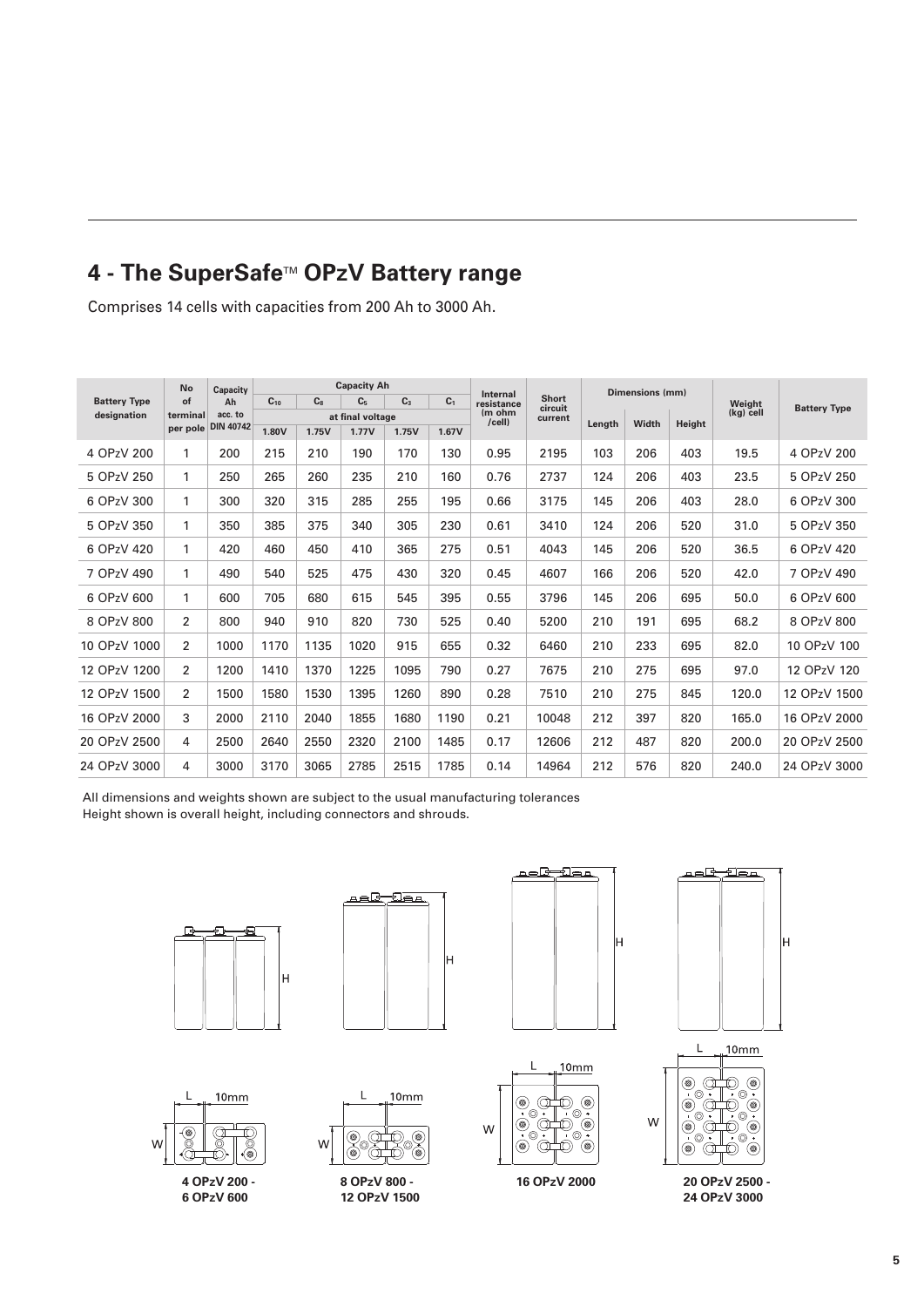# II/ Application and use of the SuperSafe<sup>™</sup> OPzV batteries

The application possibilities are multiple - as back–up supplies in telecommunications, telephony, power generating stations and distribution systems, railway, airport or seaport signalling, computing, lighting, the armed forces, in the medical field, etc. - giving independent operation between 1 hour and 24 hours to such installations.

## **1 - Standby applications**

### **1-1 Float voltage :**

The batteries are kept under a floating voltage of 2.23 volts per cell at a temperature of 20°C (tolerance 2.23-2.25 Vpc.

This float voltage should be set to match the prevailing temperature, in accordance with the following table.

| Temperature (C°) | Float voltage (volt) |
|------------------|----------------------|
| $-10^{\circ}$ C  | 2.37 Vpc             |
| $0^{\circ}$ C    | 2.33 Vpc             |
| $10^{\circ}$ C   | 2.29 Vpc             |
| $20^{\circ}$ C   | 2.25 Vpc             |
| $30^{\circ}$ C   | 2.23 Vpc             |
| $40^{\circ}$ C   | 2.21 Vpc             |

Due to the phenomena of gas recombination a difference of  $\pm$  4.5 % for an individual cell voltage can be observed.

However the total voltage of the battery shall be within the limits stated above.

### **1-2 Charging Current :**

Limitation of the charging current is not required under float charge condition at 2.25 Vpc. At higher charge voltages the charge current shall be limited to  $0.4C_{10}$ .

| 1.3 Discharging : End of discharge voltage |  |  |  |
|--------------------------------------------|--|--|--|
| according to the discharge time            |  |  |  |

| Discharge Time (t) | End voltage (volt) |
|--------------------|--------------------|
|                    |                    |
| 1 h < t < 5 h      | 1.70V              |
| 5h < t < 8h        | 1.75V              |
| 8 h < t < 24 h     | 1.80V              |
|                    |                    |

Although the tables of characteristics show end voltages down to 1.60 volts, the voltage values shown above are recommended in order to avoid a too-deep discharge of the battery.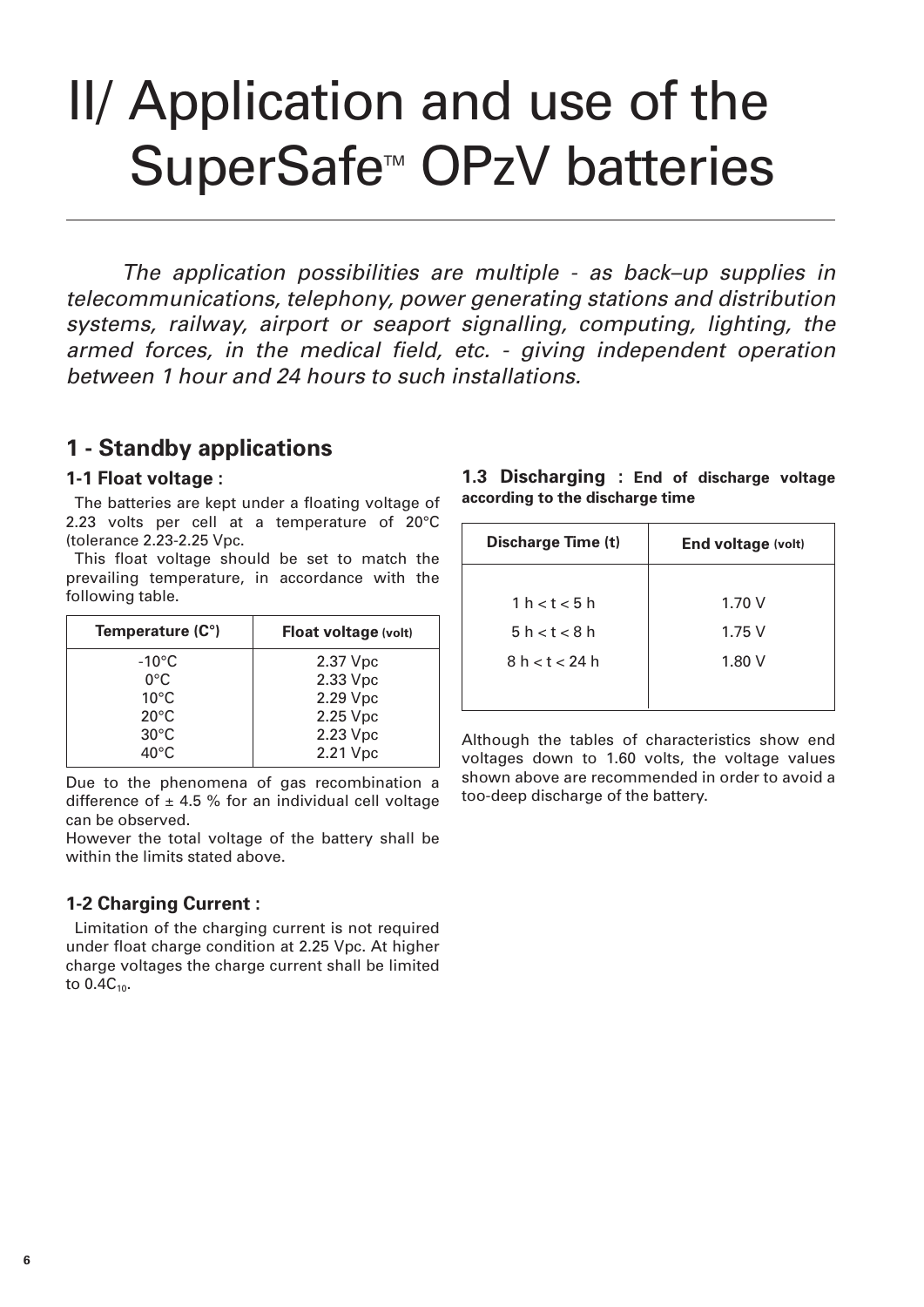### **1.4 Recharging :**

The SuperSafe™ OPzV battery should be recharged by using a unique floating and recharge voltage at 2.23-2.25 V/cell at 20°C. No current limitation is required in the majority of application cases.

If the SuperSafe OPzV battery has to be charged more quickly, a recharge voltage of 2.35 volts (boost charge) per cell can be used with current limited to  $0.4C_{10}$ 

| Mean charging time in accordance with percentage discharge and recharging voltage<br>per cell with current limited to 0.4C10 |            |                   |                   |                   |                    |                    |                    |                    |  |  |  |
|------------------------------------------------------------------------------------------------------------------------------|------------|-------------------|-------------------|-------------------|--------------------|--------------------|--------------------|--------------------|--|--|--|
| Percentage                                                                                                                   | Recharging | State of charge   |                   |                   |                    |                    |                    |                    |  |  |  |
| discharge                                                                                                                    | voltage    | 50%               | 60%               | 70%               | 80%                | 90%                | 95%                | 100%               |  |  |  |
|                                                                                                                              | 2.23V      |                   |                   |                   |                    |                    | $2^{h}00$          | $12^{\text{h}}00$  |  |  |  |
| 10%                                                                                                                          | 2.35V      |                   |                   |                   |                    |                    | 1h45               | $7^{\circ}00$      |  |  |  |
|                                                                                                                              | 2.23V      |                   |                   |                   | 1 <sup>h</sup> 15  | $4^h00$            | $8^h00$            | 24 <sup>h</sup> 00 |  |  |  |
| 30%                                                                                                                          | 2.35V      |                   |                   |                   | 1 <sup>h</sup> 00  | 3 <sup>h</sup> 00  | $6^{\circ}00$      | $14^{\text{h}}00$  |  |  |  |
|                                                                                                                              | 2.23V      |                   | $0^{\text{h}}45$  | $1^h30$           | $4^{\circ}00$      | $8^h30$            | $15^{\text{h}}00$  | 38 <sup>h</sup> 00 |  |  |  |
| 50%                                                                                                                          | 2.35V      |                   | 0 <sup>h</sup> 30 | 1 h 15            | 3 <sup>h</sup> 00  | $5^h30$            | 10 <sup>h</sup> 00 | 22 <sup>h</sup> 00 |  |  |  |
| 80%                                                                                                                          | 2.23V      | 1 <sup>h</sup> 00 | 1 <sup>h</sup> 30 | 3 <sup>h</sup> 00 | $7^{\circ}00$      | 13 <sup>h</sup> 00 | 25 <sup>h</sup> 00 | 56 <sup>h</sup> 00 |  |  |  |
|                                                                                                                              | 2.35V      | 1 <sup>h</sup> 00 | 1 <sup>h</sup> 30 | $2^{h}30$         | $5^{\circ}00$      | 9h15               | $15^{\text{h}}00$  | 34 <sup>h</sup> 00 |  |  |  |
|                                                                                                                              | 2.23V      | $2^{\text{h}}00$  | 2h30              | $4^h30$           | 10 <sup>h</sup> 00 | $20^{\circ}00$     | $35^{\circ}00$     | 80 <sup>h</sup> 00 |  |  |  |
| 100%                                                                                                                         | 2.35V      | $2^{\text{h}}00$  | $2^{h}30$         | $4^{\circ}00$     | 7h15               | 14 <sup>h</sup> 00 | 24 <sup>h</sup> 00 | 50 <sup>h</sup> 00 |  |  |  |

### **Recharging voltage according to temperature :**

| Temperature (C°) | <b>Charging voltage (volt)</b> |
|------------------|--------------------------------|
| $0^{\circ}$ C    | 2.45V                          |
| $10^{\circ}$ C   | 2.40V                          |
| $20^{\circ}$ C   | 2.35V                          |
| $30^{\circ}$ C   | 2.32V                          |
| $35^{\circ}$ C   | 2.30V                          |

### **\* Note :**

If the charger does not permit an adjustment of the float voltage in relation with the temperature, it is possible to set a float voltage value in recharging voltage value according to the temperature ranges as indicated in the table hereafter.

| <b>Temperature</b><br>(C°)        | <b>Float voltage</b><br>(Vpc) | <b>Recharging voltage</b><br>(Vpc) |
|-----------------------------------|-------------------------------|------------------------------------|
| $-10^{\circ}$ C to 5 $^{\circ}$ C | 2.40V                         | 2.50V                              |
| $5^{\circ}$ C to 15 $^{\circ}$ C  | 2.30V                         | 2.40V                              |
| $15^{\circ}$ C to $30^{\circ}$ C  | 2.25V                         | 2.35V                              |
| 30 $\degree$ C to 45 $\degree$ C  | 2.20V                         | 2.30V                              |

### **1.5 Ripple current :**

Unacceptable levels of ripple current from the charger of the load can cause permanent damage and a reduction in service life. It is recommended to limit the continuous ripple current to  $0.05C_{10}$ (in amperes) as recommended value, never exceed  $0.1 C_{10}$ .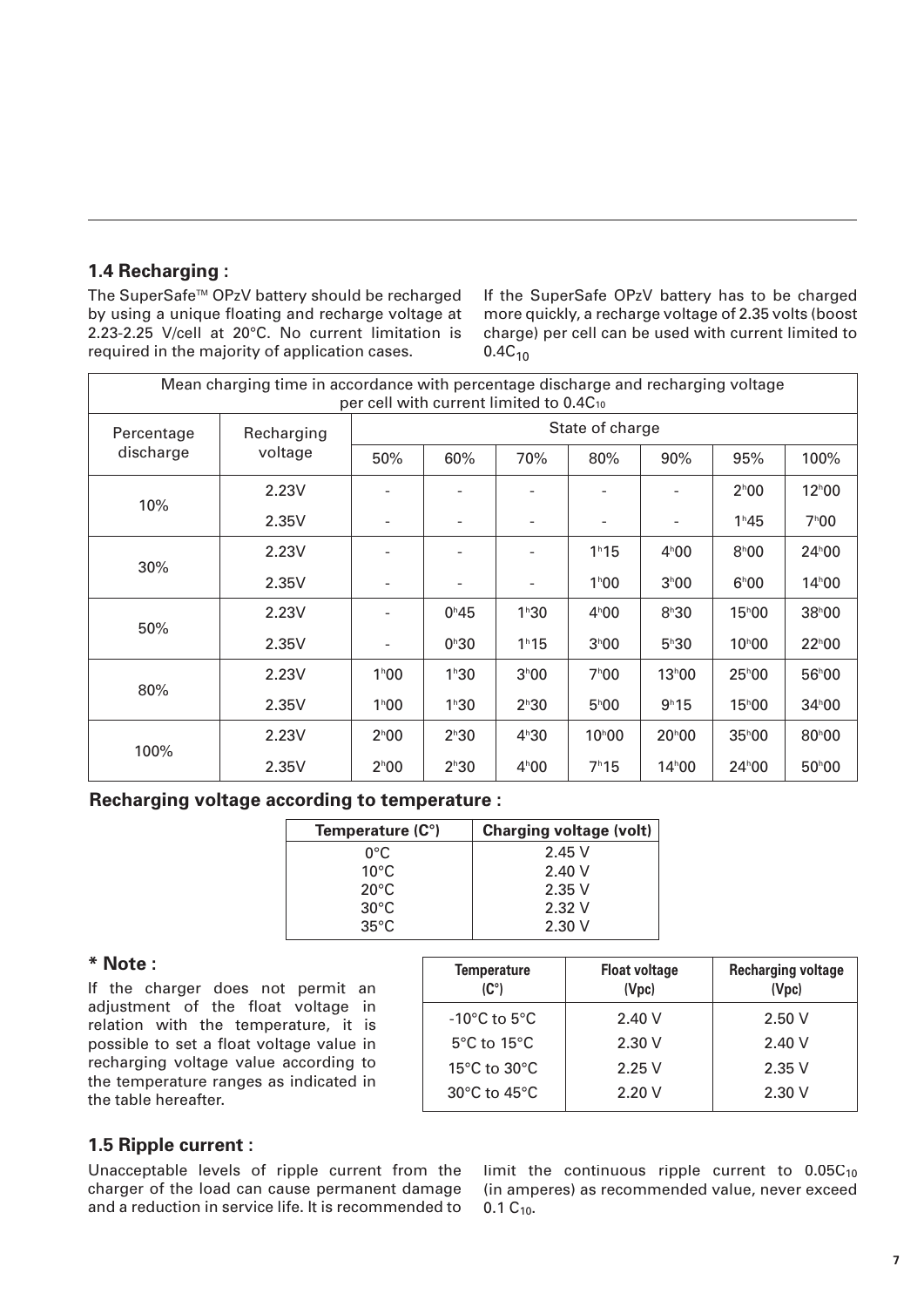# **2 - Battery cycling**

### Definition

Battery cycling implies use in a regular cycle, with full discharge followed by re-charging on a daily or weekly basis for example.

The number of such cycles which can be obtained is typically over 1200, in conformity with the IEC896-2 (1995).

**Important note :** For all applications which use the SuperSafe<sup>™</sup> OPzV type battery in a cycling system, it is recommended that the technical department of EnerSys® should be contacted so that the technical parameters can be specified for the precise cycling programme in question.

# **3 - Effect of temperature on battery capacity**

The temperature has an effect on the battery capacity available. The following table gives the relevant details for a temperature of 20°C.

| Discharge time | Correction factor for capacity calculation according to temperature<br>(the reference temperature is 20°C) |               |                |                |                |                |  |  |  |  |  |  |
|----------------|------------------------------------------------------------------------------------------------------------|---------------|----------------|----------------|----------------|----------------|--|--|--|--|--|--|
| (hours)        | $-10^{\circ}$ C                                                                                            | $0^{\circ}$ C | $10^{\circ}$ C | $20^{\circ}$ C | $30^{\circ}$ C | $40^{\circ}$ C |  |  |  |  |  |  |
| 1              | 0.37                                                                                                       | 0.61          | 0.82           | 1.00           | 1.05           | 1.07           |  |  |  |  |  |  |
| 3              | 0.51                                                                                                       | 0.70          | 0.85           | 1.00           | 1.05           | 1.06           |  |  |  |  |  |  |
| $\overline{5}$ | 0.55                                                                                                       | 0.73          | 0.87           | 1.00           | 1.04           | 1.06           |  |  |  |  |  |  |
| 10             | 0.58                                                                                                       | 0.75          | 0.88           | 1.00           | 1.04           | 1.05           |  |  |  |  |  |  |
| 12 to 24       | 0.60                                                                                                       | 0.78          | 0.91           | 1.00           | 1.03           | 1.05           |  |  |  |  |  |  |

## **4 - Temperature range**

The ideal ambient temperature for SuperSafe™ OPzV batteries is  $20^{\circ}$ C  $\pm$  5°C (best performance and service life) The operating temperature shall be in the range of 10 and 35°C

The maximum and minimum permissible temperature is 45°C and -10°C.

# **5 - Effect of temperature on life**

Operation of valve regulated batteries at temperatures higher than 20°C will reduce life expectancy. Higher temperature increases the speed of chemical reactions resulting in reduction of service life. A temperature increase of 10°C decreases the service life to half (law of Arrhenius)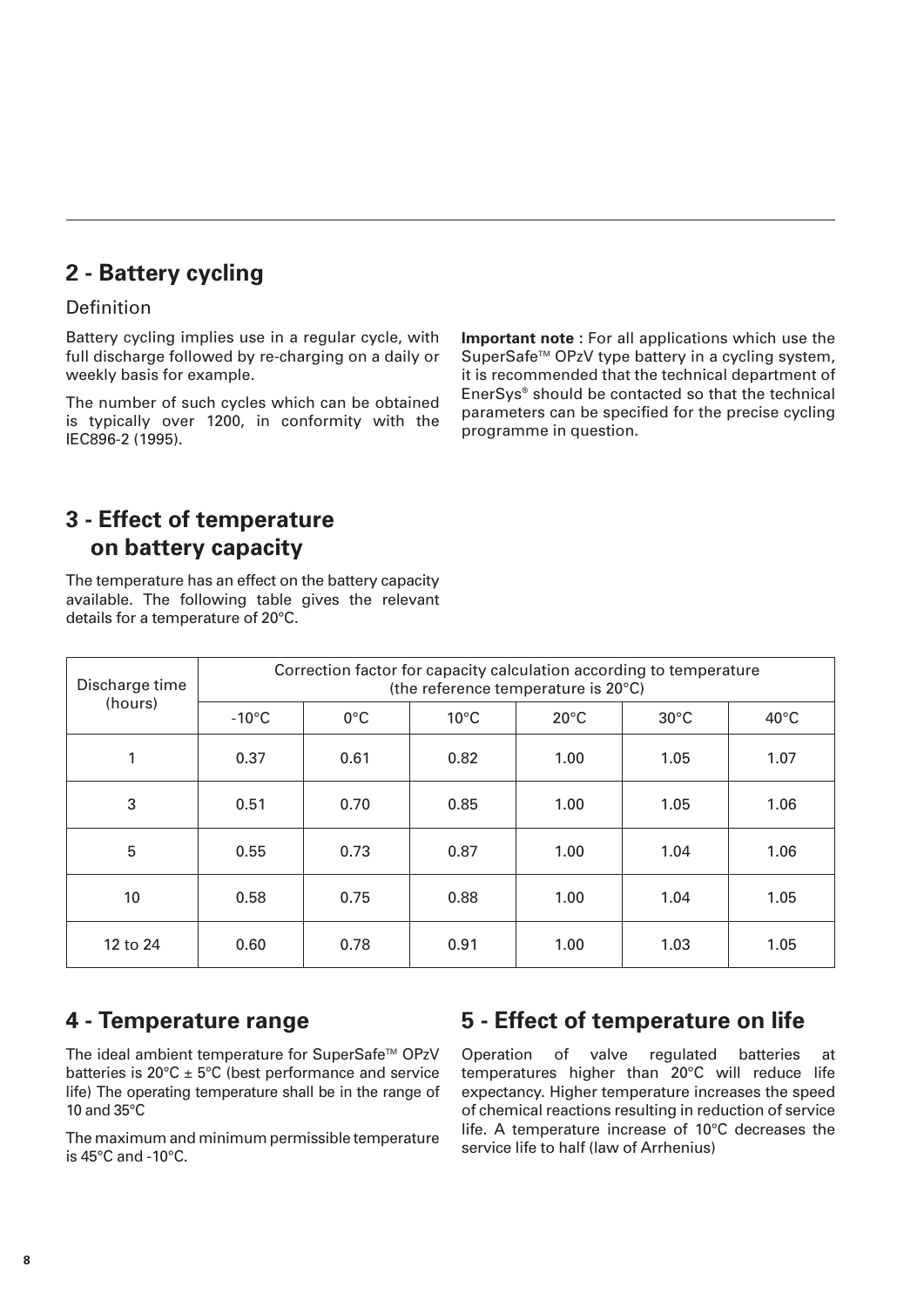# III/ Electrical performances at 20°C

### **Constant current discharge in amperes Voltage end of discharge : 1.60 V/cell**

| <b>Battery Type</b> | 15'  | 30'  | 1 <sub>h</sub> | 2 <sub>h</sub> | 3h   | 4h   | 5h   | 6h   | 7h   | 8h   | 9h   | 10 <sub>h</sub> | 12h  | 20h  | <b>Battery Type</b> |
|---------------------|------|------|----------------|----------------|------|------|------|------|------|------|------|-----------------|------|------|---------------------|
| 4 OPzV 200          | 302  | 215  | 133            | 79,1           | 57,7 | 46,1 | 38,4 | 33,3 | 29,4 | 26,3 | 23,9 | 21,9            | 18,9 | 12,3 | 4 OPzV 200          |
| 5 OPzV 250          | 375  | 268  | 167            | 98,8           | 72,1 | 57,6 | 48,0 | 41,6 | 36,7 | 32,9 | 29,9 | 27,4            | 23,7 | 15,4 | 5 OPzV 250          |
| 6 OPzV 300          | 448  | 321  | 200            | 119            | 86,5 | 69,1 | 57,7 | 49,9 | 44,1 | 39,5 | 35,8 | 32,9            | 28,4 | 18,5 | 6 OPzV 300          |
| 5 OPzV 350          | 467  | 359  | 237            | 141            | 103  | 82,8 | 69,2 | 59,7 | 52,5 | 46,9 | 42,7 | 39,2            | 33,8 | 21,9 | 5 OPzV 350          |
| 6 OPzV 420          | 556  | 429  | 284            | 170            | 124  | 99,4 | 83,0 | 71,6 | 63,1 | 56,3 | 51,2 | 47,0            | 40,6 | 26,3 | 6 OPzV 420          |
| 7 OPzV 490          | 644  | 498  | 331            | 198            | 145  | 116  | 96,8 | 83,6 | 73,6 | 65,7 | 59,7 | 54,9            | 47,4 | 30,7 | 7 OPzV 490          |
| 6 OPzV 600          | 718  | 595  | 424            | 255            | 187  | 150  | 125  | 108  | 95,5 | 85,4 | 77,6 | 71,3            | 61,6 | 40,0 | 6 OPzV 600          |
| 8 OPzV 800          | 989  | 809  | 569            | 340            | 250  | 200  | 167  | 145  | 127  | 114  | 104  | 95,1            | 82,2 | 53,4 | 8 OPzV 800          |
| 10 OPzV 1000        | 1225 | 1005 | 710            | 425            | 312  | 250  | 209  | 181  | 159  | 142  | 129  | 119             | 103  | 66,7 | 10 OPzV 1000        |
| 12 OPzV 1200        | 1457 | 1199 | 851            | 510            | 375  | 300  | 251  | 217  | 191  | 171  | 155  | 143             | 123  | 80,1 | 12 OPzV 1200        |
| 12 OPzV 1500        | 1458 | 1271 | 971            | 593            | 431  | 342  | 283  | 244  | 215  | 191  | 173  | 158             | 137  | 88,9 | 12 OPzV 1500        |
| 16 OPzV 2000        | 1983 | 1720 | 1303           | 790            | 574  | 456  | 378  | 326  | 286  | 255  | 231  | 211             | 183  | 118  | 16 OPzV 2000        |
| 20 OPzV 2500        | 2454 | 2134 | 1624           | 988            | 718  | 570  | 472  | 407  | 358  | 319  | 289  | 264             | 228  | 148  | 20 OPzV 2500        |
| 24 OPzV 3000        | 2916 | 2542 | 1942           | 1186           | 862  | 683  | 566  | 488  | 429  | 383  | 347  | 317             | 274  | 178  | 24 OPzV 3000        |

### **Constant power in watts per cell Voltage end of discharge : 1.60 V/cell**

| <b>Battery Type</b> | 15'  | 30'  | 1h   | 2 <sub>h</sub> | 3h   | 4h   | 5h   | 6h  | 7h  | 8h  | 9h  | 10h | 12h | 20h | <b>Battery Type</b> |
|---------------------|------|------|------|----------------|------|------|------|-----|-----|-----|-----|-----|-----|-----|---------------------|
| 4 OPzV 200          | 494  | 365  | 238  | 146            | 108  | 87   | 73   | 63  | 56  | 50  | 45  | 42  | 36  | 23  | 4 OPzV 200          |
| 5 OPzV 250          | 614  | 456  | 298  | 183            | 135  | 108  | 91   | 79  | 70  | 62  | 57  | 52  | 45  | 29  | 5 OPzV 250          |
| 6 OPzV 300          | 732  | 545  | 357  | 219            | 162  | 130  | 109  | 94  | 84  | 75  | 68  | 63  | 54  | 35  | 6 OPzV 300          |
| 5 OPzV 350          | 757  | 595  | 417  | 260            | 193  | 155  | 131  | 113 | 100 | 90  | 81  | 75  | 65  | 42  | 5 OPzV 350          |
| 6 OPzV 420          | 901  | 711  | 500  | 312            | 231  | 187  | 157  | 136 | 120 | 108 | 98  | 90  | 78  | 51  | 6 OPzV 420          |
| 7 OPzV 490          | 1042 | 826  | 582  | 363            | 270  | 218  | 183  | 159 | 140 | 126 | 114 | 105 | 91  | 59  | 7 OPzV 490          |
| 6 OPzV 600          | 1156 | 973  | 722  | 461            | 345  | 280  | 236  | 205 | 181 | 163 | 148 | 136 | 118 | 77  | 6 OPzV 600          |
| 8 OPzV 800          | 1594 | 1326 | 974  | 617            | 462  | 374  | 315  | 273 | 242 | 217 | 197 | 181 | 157 | 103 | 8 OPzV 800          |
| 10 OPzV 1000        | 1973 | 1647 | 1213 | 771            | 577  | 468  | 394  | 342 | 303 | 271 | 246 | 227 | 196 | 129 | 10 OPzV 1000        |
| 12 OPzV 1200        | 2346 | 1964 | 1452 | 924            | 692  | 561  | 473  | 410 | 363 | 326 | 296 | 272 | 236 | 155 | 12 OPzV 1200        |
| 12 OPzV 1500        | 2341 | 2061 | 1616 | 1063           | 790  | 636  | 533  | 461 | 408 | 365 | 332 | 304 | 263 | 172 | 12 OPzV 1500        |
| 16 OPzV 2000        | 3184 | 2791 | 2176 | 1420           | 1055 | 849  | 712  | 616 | 544 | 488 | 442 | 406 | 351 | 230 | 16 OPzV 2000        |
| 20 OPzV 2500        | 3940 | 3462 | 2707 | 1773           | 1318 | 1061 | 889  | 770 | 680 | 610 | 553 | 507 | 438 | 288 | 20 OPzV 2500        |
| 24 OPzV 3000        | 4682 | 4123 | 3233 | 2126           | 1581 | 1272 | 1066 | 923 | 816 | 731 | 664 | 608 | 526 | 345 | 24 OPzV 3000        |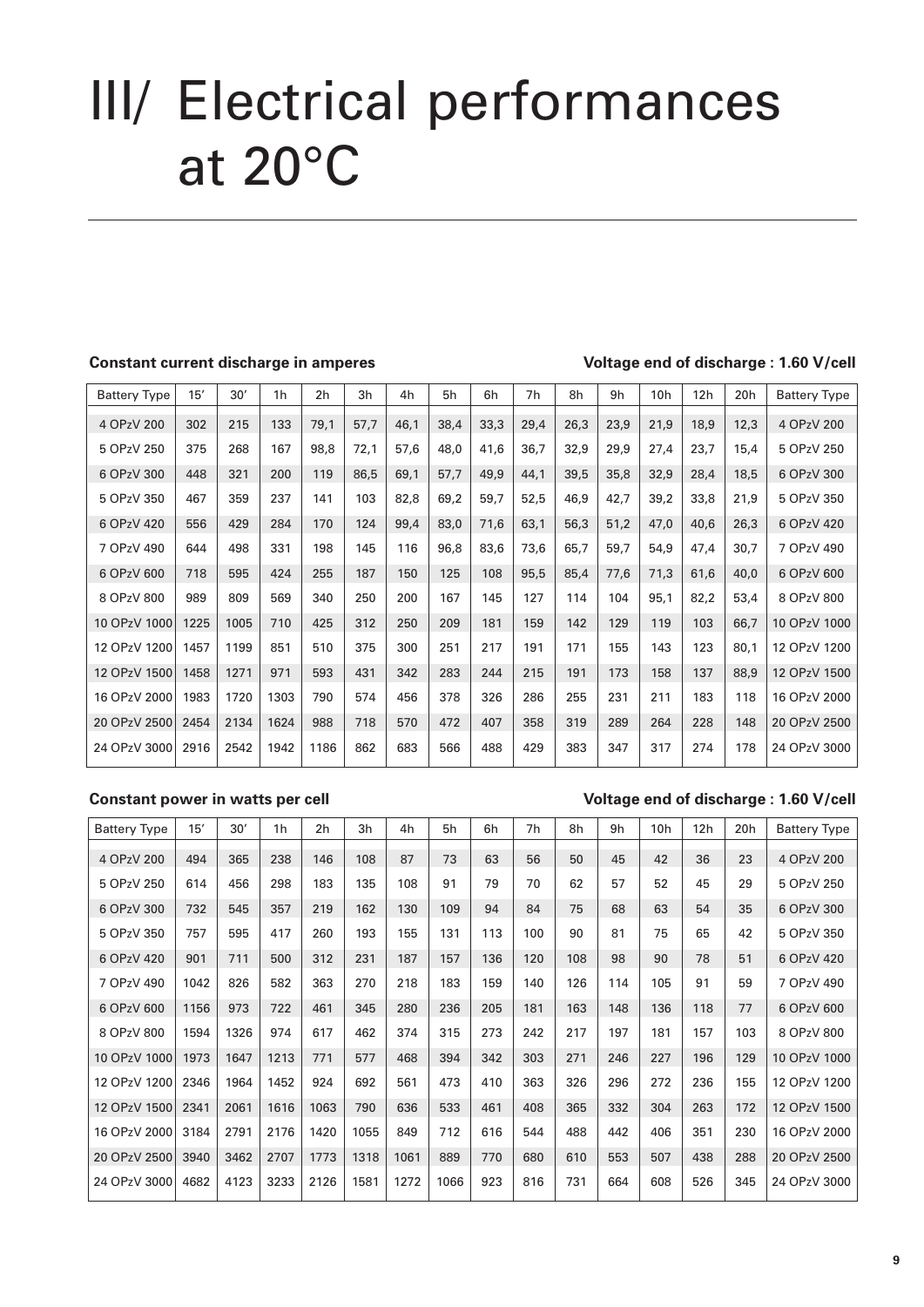### **Constant current discharge in amperes Voltage end of discharge : 1.65 V/cell**

| <b>Battery Type</b> | 15'  | 30'  | 1h   | 2 <sub>h</sub> | 3h   | 4h   | 5h   | 6h   | 7h   | 8h   | 9h   | 10 <sub>h</sub> | 12h  | 20h  | <b>Battery Type</b> |
|---------------------|------|------|------|----------------|------|------|------|------|------|------|------|-----------------|------|------|---------------------|
| 4 OPzV 200          | 278  | 206  | 133  | 79,1           | 57,7 | 46,1 | 38,4 | 33,3 | 29,4 | 26,3 | 23,9 | 21,9            | 18,9 | 12,3 | 4 OPzV 200          |
| 5 OPzV 250          | 345  | 257  | 166  | 98,8           | 72,1 | 57,6 | 48,0 | 41,6 | 36,7 | 32,9 | 29,9 | 27,4            | 23,7 | 15,4 | 5 OPzV 250          |
| 6 OPzV 300          | 411  | 307  | 199  | 119            | 86,5 | 69,1 | 57,7 | 49,9 | 44,1 | 39,5 | 35,8 | 32,9            | 28,4 | 18,5 | 6 OPzV 300          |
| 5 OPzV 350          | 426  | 339  | 235  | 141            | 103  | 82,8 | 69,2 | 59,7 | 52,5 | 46,9 | 42,7 | 39,2            | 33,8 | 21,9 | 5 OPzV 350          |
| 6 OPzV 420          | 507  | 405  | 282  | 170            | 124  | 99,4 | 83,0 | 71,6 | 63,1 | 56,3 | 51,2 | 47,0            | 40,6 | 26,3 | 6 OPzV 420          |
| 7 OPzV 490          | 586  | 470  | 328  | 198            | 145  | 116  | 96,8 | 83,6 | 73,6 | 65.7 | 59,7 | 54.9            | 47,4 | 30,7 | 7 OPzV 490          |
| 6 OPzV 600          | 649  | 548  | 405  | 255            | 187  | 150  | 125  | 108  | 95,5 | 85,4 | 77,6 | 71,3            | 61,6 | 40,0 | 6 OPzV 600          |
| 8 OPzV 800          | 895  | 748  | 546  | 340            | 250  | 200  | 167  | 145  | 127  | 114  | 104  | 95,1            | 82,2 | 53,4 | 8 OPzV 800          |
| 10 OPzV 1000        | 1108 | 929  | 680  | 425            | 312  | 250  | 209  | 181  | 159  | 142  | 129  | 119             | 103  | 66,7 | 10 OPzV 1000        |
| 12 OPzV 1200        | 1317 | 1108 | 814  | 510            | 375  | 300  | 251  | 217  | 191  | 171  | 155  | 143             | 123  | 80,1 | 12 OPzV 1200        |
| 12 OPzV 1500        | 1308 | 1155 | 910  | 593            | 431  | 342  | 283  | 244  | 215  | 191  | 173  | 158             | 137  | 88,9 | 12 OPzV 1500        |
| 16 OPzV 2000        | 1780 | 1565 | 1225 | 790            | 574  | 456  | 378  | 326  | 286  | 255  | 231  | 211             | 183  | 118  | 16 OPzV 2000        |
| 20 OPzV 2500        | 2203 | 1941 | 1524 | 988            | 718  | 570  | 472  | 407  | 358  | 319  | 289  | 264             | 228  | 148  | 20 OPzV 2500        |
| 24 OPzV 3000        | 2617 | 2310 | 1820 | 1186           | 862  | 683  | 566  | 488  | 429  | 383  | 347  | 317             | 274  | 178  | 24 OPzV 3000        |

### **Constant power in watts per cell Voltage end of discharge : 1.65 V/cell**

| <b>Battery Type</b> | 15'  | 30'  | 1h   | 2 <sub>h</sub> | 3h   | 4h   | 5h   | 6h  | 7h  | 8h  | 9h  | 10 <sub>h</sub> | 12h | 20 <sub>h</sub> | <b>Battery Type</b> |
|---------------------|------|------|------|----------------|------|------|------|-----|-----|-----|-----|-----------------|-----|-----------------|---------------------|
| 4 OPzV 200          | 465  | 353  | 237  | 146            | 108  | 87   | 73   | 63  | 56  | 50  | 45  | 42              | 36  | 23              | 4 OPzV 200          |
| 5 OPzV 250          | 578  | 440  | 296  | 183            | 135  | 108  | 91   | 79  | 70  | 62  | 57  | 52              | 45  | 29              | 5 OPzV 250          |
| 6 OPzV 300          | 689  | 526  | 355  | 219            | 162  | 130  | 109  | 94  | 84  | 75  | 68  | 63              | 54  | 35              | 6 OPzV 300          |
| 5 OPzV 350          | 708  | 573  | 412  | 260            | 193  | 155  | 131  | 113 | 100 | 90  | 81  | 75              | 65  | 42              | 5 OPzV 350          |
| 6 OPzV 420          | 843  | 684  | 493  | 312            | 231  | 187  | 157  | 136 | 120 | 108 | 98  | 90              | 78  | 51              | 6 OPzV 420          |
| 7 OPzV 490          | 974  | 794  | 574  | 363            | 270  | 218  | 183  | 159 | 140 | 126 | 114 | 105             | 91  | 59              | 7 OPzV 490          |
| 6 OPzV 600          | 1076 | 918  | 697  | 461            | 345  | 280  | 236  | 205 | 181 | 163 | 148 | 136             | 118 | 77              | 6 OPzV 600          |
| 8 OPzV 800          | 1483 | 1256 | 942  | 617            | 462  | 374  | 315  | 273 | 242 | 217 | 197 | 181             | 157 | 103             | 8 OPzV 800          |
| 10 OPzV 1000        | 1836 | 1558 | 1173 | 771            | 577  | 468  | 394  | 342 | 303 | 271 | 246 | 227             | 196 | 129             | 10 OPzV 1000        |
| 12 OPzV 1200        | 2183 | 1857 | 1402 | 924            | 692  | 561  | 473  | 410 | 363 | 326 | 296 | 272             | 236 | 155             | 12 OPzV 1200        |
| 12 OPzV 1500        | 2164 | 1923 | 1544 | 1063           | 790  | 636  | 533  | 461 | 408 | 365 | 332 | 304             | 263 | 172             | 12 OPzV 1500        |
| 16 OPzV 2000        | 2945 | 2608 | 2080 | 1420           | 1055 | 849  | 712  | 616 | 544 | 488 | 442 | 406             | 351 | 230             | 16 OPzV 2000        |
| 20 OPzV 2500        | 3644 | 3233 | 2587 | 1773           | 1318 | 1061 | 889  | 770 | 680 | 610 | 553 | 507             | 438 | 288             | 20 OPzV 2500        |
| 24 OPzV 3000        | 4328 | 3847 | 3089 | 2126           | 1581 | 1272 | 1066 | 923 | 816 | 731 | 664 | 608             | 526 | 345             | 24 OPzV 3000        |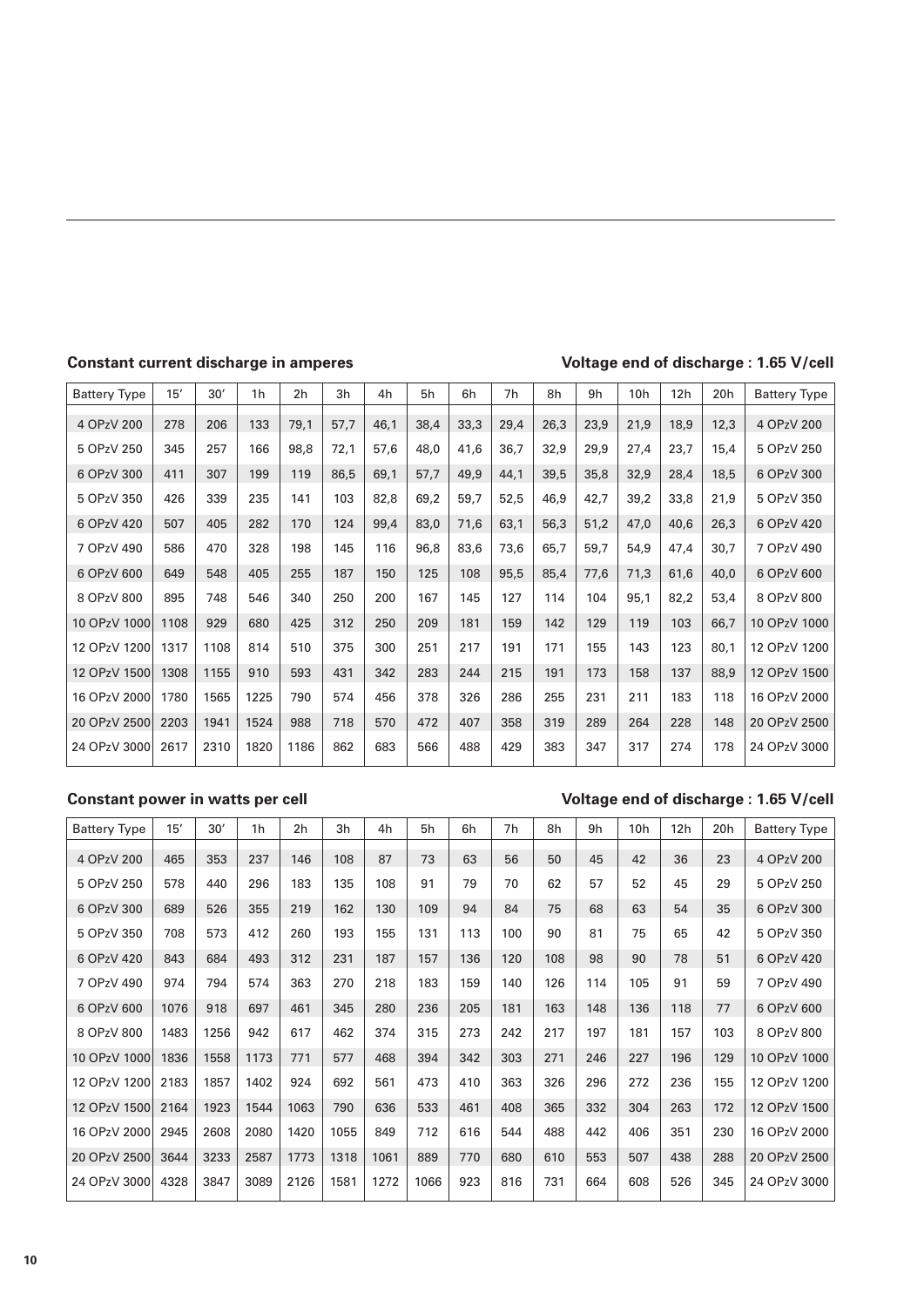### **Constant current discharge in amperes Voltage end of discharge : 1.70 V/cell**

| <b>Battery Type</b> | 15'  | 30'  | 1 <sub>h</sub> | 2h   | 3h   | 4h   | 5h   | 6h   | 7h   | 8h   | 9h   | 10h  | 12h  | 20h  | <b>Battery Type</b> |
|---------------------|------|------|----------------|------|------|------|------|------|------|------|------|------|------|------|---------------------|
| 4 OPzV 200          | 250  | 192  | 129            | 78,8 | 57,7 | 46,1 | 38,4 | 33,3 | 29,4 | 26,3 | 23,9 | 21,9 | 18,9 | 12,3 | 4 OPzV 200          |
| 5 OPzV 250          | 311  | 240  | 161            | 98,4 | 72,1 | 57,6 | 48,0 | 41,6 | 36,7 | 32,9 | 29,9 | 27,4 | 23,7 | 15,4 | 5 OPzV 250          |
| 6 OPzV 300          | 370  | 286  | 193            | 118  | 86,5 | 69,1 | 57,7 | 49,9 | 44,1 | 39,5 | 35,8 | 32,9 | 28,4 | 18,5 | 6 OPzV 300          |
| 5 OPzV 350          | 381  | 313  | 225            | 141  | 103  | 82,8 | 69,2 | 59,7 | 52,5 | 46,9 | 42,7 | 39,2 | 33,8 | 21,9 | 5 OPzV 350          |
| 6 OPzV 420          | 453  | 374  | 269            | 170  | 124  | 99,4 | 83,0 | 71,6 | 63,1 | 56,3 | 51,2 | 47,0 | 40,6 | 26,3 | 6 OPzV 420          |
| 7 OPzV 490          | 523  | 434  | 313            | 198  | 145  | 116  | 96,8 | 83,6 | 73,6 | 65,7 | 59,7 | 54,9 | 47,4 | 30,7 | 7 OPzV 490          |
| 6 OPzV 600          | 576  | 494  | 379            | 251  | 187  | 150  | 125  | 108  | 95,5 | 85,4 | 77,6 | 71,3 | 61,6 | 40,0 | 6 OPzV 600          |
| 8 OPzV 800          | 795  | 677  | 512            | 336  | 250  | 200  | 167  | 145  | 127  | 114  | 104  | 95,1 | 82,2 | 53,4 | 8 OPzV 800          |
| 10 OPzV 1000        | 984  | 840  | 638            | 420  | 312  | 250  | 209  | 181  | 159  | 142  | 129  | 119  | 103  | 66,7 | 10 OPzV 1000        |
| 12 OPzV 1200        | 1169 | 1000 | 762            | 503  | 375  | 300  | 251  | 217  | 191  | 171  | 155  | 143  | 123  | 80,1 | 12 OPzV 1200        |
| 12 OPzV 1500        | 1154 | 1029 | 834            | 581  | 427  | 342  | 283  | 244  | 215  | 191  | 173  | 158  | 137  | 88,9 | 12 OPzV 1500        |
| 16 OPzV 2000        | 1572 | 1396 | 1125           | 778  | 570  | 456  | 378  | 326  | 286  | 255  | 231  | 211  | 183  | 118  | 16 OPzV 2000        |
| 20 OPzV 2500        | 1944 | 1730 | 1398           | 970  | 712  | 570  | 472  | 407  | 358  | 319  | 289  | 264  | 228  | 148  | 20 OPzV 2500        |
| 24 OPzV 3000        | 2309 | 2058 | 1668           | 1162 | 854  | 683  | 566  | 488  | 429  | 383  | 347  | 317  | 274  | 178  | 24 OPzV 3000        |

### **Constant power in watts per cell Voltage end of discharge : 1.70 V/cell**

| <b>Battery Type</b> | 15'  | 30'  | 1h   | 2 <sub>h</sub> | 3h   | 4h   | 5h   | 6h  | 7h  | 8h  | 9h  | 10 <sub>h</sub> | 12h | 20h | <b>Battery Type</b> |
|---------------------|------|------|------|----------------|------|------|------|-----|-----|-----|-----|-----------------|-----|-----|---------------------|
| 4 OPzV 200          | 430  | 336  | 232  | 145            | 108  | 87   | 73   | 63  | 56  | 50  | 45  | 42              | 36  | 23  | 4 OPzV 200          |
| 5 OPzV 250          | 533  | 418  | 289  | 182            | 135  | 108  | 91   | 79  | 70  | 62  | 57  | 52              | 45  | 29  | 5 OPzV 250          |
| 6 OPzV 300          | 635  | 499  | 347  | 218            | 162  | 130  | 109  | 94  | 84  | 75  | 68  | 63              | 54  | 35  | 6 OPzV 300          |
| 5 OPzV 350          | 651  | 542  | 398  | 260            | 193  | 155  | 131  | 113 | 100 | 90  | 81  | 75              | 65  | 42  | 5 OPzV 350          |
| 6 OPzV 420          | 774  | 646  | 476  | 312            | 231  | 187  | 157  | 136 | 120 | 108 | 98  | 90              | 78  | 51  | 6 OPzV 420          |
| 7 OPzV 490          | 894  | 749  | 553  | 363            | 270  | 218  | 183  | 159 | 140 | 126 | 114 | 105             | 91  | 59  | 7 OPzV 490          |
| 6 OPzV 600          | 981  | 849  | 662  | 454            | 345  | 280  | 236  | 205 | 181 | 163 | 148 | 136             | 118 | 77  | 6 OPzV 600          |
| 8 OPzV 800          | 1356 | 1164 | 897  | 610            | 462  | 374  | 315  | 273 | 242 | 217 | 197 | 181             | 157 | 103 | 8 OPzV 800          |
| 10 OPzV 1000        | 1678 | 1444 | 1116 | 762            | 577  | 468  | 394  | 342 | 303 | 271 | 246 | 227             | 196 | 129 | 10 OPzV 1000        |
| 12 OPzV 1200        | 1993 | 1719 | 1334 | 912            | 692  | 561  | 473  | 410 | 363 | 326 | 296 | 272             | 236 | 155 | 12 OPzV 1200        |
| 12 OPzV 1500        | 1965 | 1761 | 1446 | 1035           | 785  | 636  | 533  | 461 | 408 | 365 | 332 | 304             | 263 | 172 | 12 OPzV 1500        |
| 16 OPzV 2000        | 2676 | 2390 | 1951 | 1389           | 1049 | 849  | 712  | 616 | 544 | 488 | 442 | 406             | 351 | 230 | 16 OPzV 2000        |
| 20 OPzV 2500        | 3311 | 2961 | 2424 | 1731           | 1311 | 1061 | 889  | 770 | 680 | 610 | 553 | 507             | 438 | 288 | 20 OPzV 2500        |
| 24 OPzV 3000        | 3931 | 3522 | 2892 | 2071           | 1571 | 1272 | 1066 | 923 | 816 | 731 | 664 | 608             | 526 | 345 | 24 OPzV 3000        |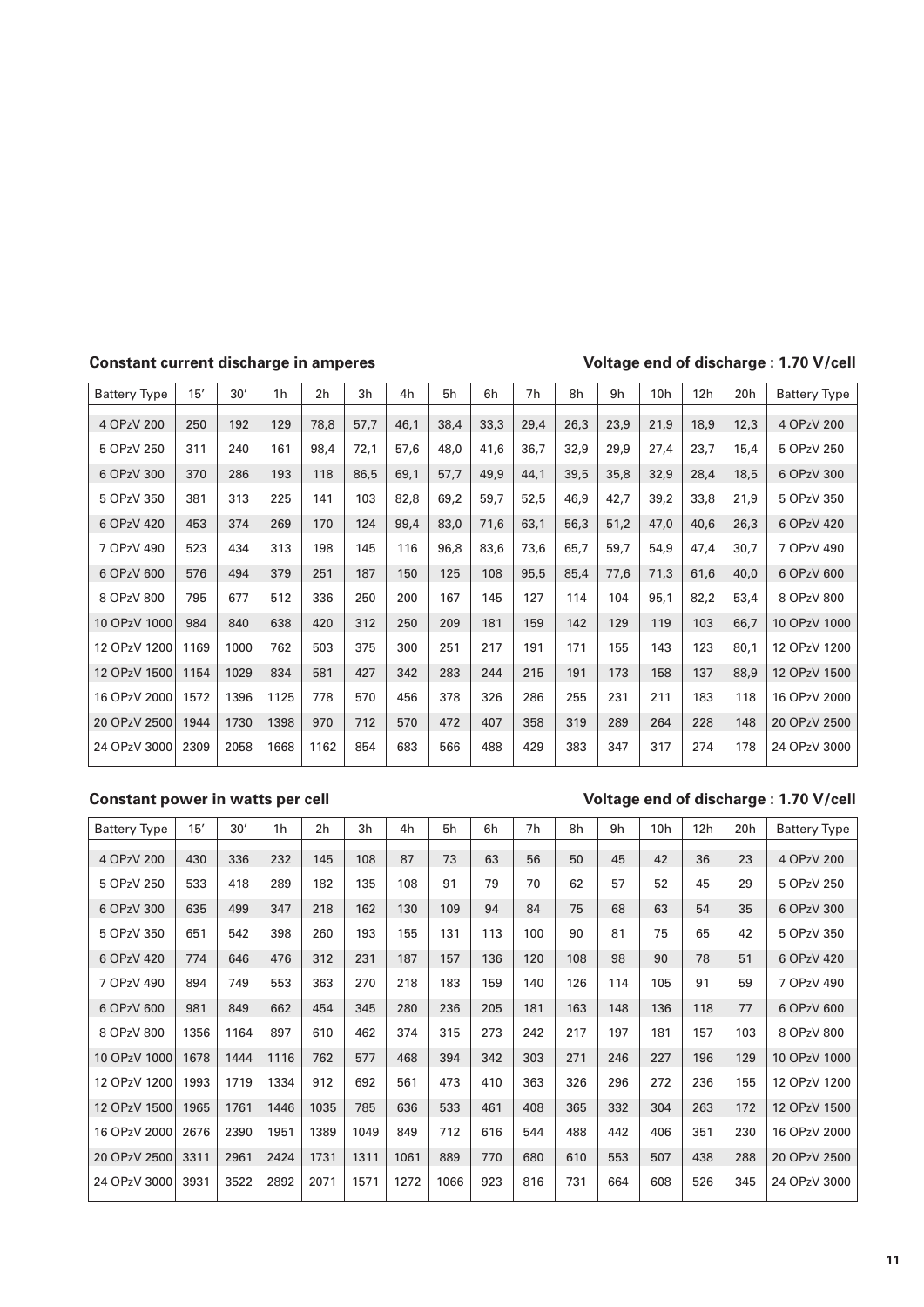### **Constant current discharge in amperes Voltage end of discharge : 1.75 V/cell**

| <b>Battery Type</b> | 15'  | 30'  | 1h   | 2h   | 3h   | 4h   | 5h   | 6h   | 7h   | 8h   | 9h   | 10h  | 12h  | 20h  | <b>Battery Type</b> |
|---------------------|------|------|------|------|------|------|------|------|------|------|------|------|------|------|---------------------|
| 4 OPzV 200          | 220  | 174  | 122  | 76,8 | 57,0 | 45,8 | 38,3 | 33,2 | 29,4 | 26,3 | 23,9 | 21,9 | 18,9 | 12,3 | 4 OPzV 200          |
| 5 OPzV 250          | 273  | 217  | 152  | 95,9 | 71,2 | 57,3 | 47,9 | 41,6 | 36,7 | 32,9 | 29,9 | 27,4 | 23,7 | 15,4 | 5 OPzV 250          |
| 6 OPzV 300          | 325  | 259  | 182  | 115  | 85,4 | 68,7 | 57,5 | 49,9 | 44,1 | 39,5 | 35,8 | 32,9 | 28,4 | 18,5 | 6 OPzV 300          |
| 5 OPzV 350          | 335  | 282  | 209  | 136  | 103  | 82,8 | 69,2 | 59,7 | 52,5 | 46,9 | 42,7 | 39,2 | 33,8 | 21,9 | 5 OPzV 350          |
| 6 OPzV 420          | 398  | 336  | 250  | 163  | 123  | 99,4 | 83,0 | 71,6 | 63,1 | 56,3 | 51,2 | 47,0 | 40,6 | 26,3 | 6 OPzV 420          |
| 7 OPzV 490          | 460  | 389  | 290  | 190  | 144  | 116  | 96,8 | 83,6 | 73,6 | 65,7 | 59,7 | 54,9 | 47,4 | 30,7 | 7 OPzV 490          |
| 6 OPzV 600          | 500  | 436  | 345  | 238  | 182  | 149  | 125  | 108  | 96   | 85,4 | 77,6 | 71,3 | 61,6 | 40,0 | 6 OPzV 600          |
| 8 OPzV 800          | 691  | 598  | 468  | 320  | 244  | 200  | 167  | 145  | 127  | 114  | 104  | 95,1 | 82,2 | 53,4 | 8 OPzV 800          |
| 10 OPzV 1000        | 855  | 742  | 582  | 400  | 305  | 249  | 209  | 181  | 159  | 142  | 129  | 119  | 103  | 66,7 | 10 OPzV 1000        |
| 12 OPzV 1200        | 1015 | 883  | 695  | 478  | 366  | 299  | 251  | 217  | 191  | 171  | 155  | 143  | 123  | 80,1 | 12 OPzV 1200        |
| 12 OPzV 1500        | 997  | 902  | 745  | 539  | 419  | 338  | 283  | 244  | 215  | 191  | 173  | 158  | 137  | 88,9 | 12 OPzV 1500        |
| 16 OPzV 2000        | 1358 | 1224 | 1006 | 724  | 560  | 451  | 378  | 326  | 286  | 255  | 231  | 211  | 183  | 118  | 16 OPzV 2000        |
| 20 OPzV 2500        | 1679 | 1517 | 1250 | 902  | 699  | 564  | 472  | 407  | 358  | 319  | 289  | 264  | 228  | 148  | 20 OPzV 2500        |
| 24 OPzV 3000        | 1994 | 1804 | 1491 | 1079 | 837  | 676  | 566  | 488  | 429  | 383  | 347  | 317  | 274  | 178  | 24 OPzV 3000        |

### **Constant power in watts per cell Voltage end of discharge : 1.75 V/cell**

| <b>Battery Type</b> | 15'  | 30'  | 1h   | 2 <sub>h</sub> | 3h   | 4h   | 5h   | 6h  | 7h  | 8h  | 9h  | 10 <sub>h</sub> | 12 <sub>h</sub> | 20h | <b>Battery Type</b> |
|---------------------|------|------|------|----------------|------|------|------|-----|-----|-----|-----|-----------------|-----------------|-----|---------------------|
| 4 OPzV 200          | 387  | 310  | 220  | 142            | 107  | 86   | 72   | 63  | 56  | 50  | 45  | 42              | 36              | 23  | 4 OPzV 200          |
| 5 OPzV 250          | 480  | 386  | 275  | 178            | 133  | 108  | 91   | 78  | 70  | 62  | 57  | 52              | 45              | 29  | 5 OPzV 250          |
| 6 OPzV 300          | 572  | 461  | 329  | 213            | 160  | 129  | 109  | 94  | 84  | 75  | 68  | 63              | 54              | 35  | 6 OPzV 300          |
| 5 OPzV 350          | 588  | 498  | 376  | 251            | 191  | 155  | 131  | 113 | 100 | 90  | 81  | 75              | 65              | 42  | 5 OPzV 350          |
| 6 OPzV 420          | 698  | 594  | 449  | 301            | 229  | 187  | 157  | 136 | 120 | 108 | 98  | 90              | 78              | 51  | 6 OPzV 420          |
| 7 OPzV 490          | 807  | 688  | 522  | 350            | 267  | 218  | 183  | 159 | 140 | 126 | 114 | 105             | 91              | 59  | 7 OPzV 490          |
| 6 OPzV 600          | 876  | 768  | 615  | 433            | 337  | 278  | 236  | 205 | 181 | 163 | 148 | 136             | 118             | 77  | 6 OPzV 600          |
| 8 OPzV 800          | 1212 | 1055 | 836  | 583            | 452  | 372  | 315  | 273 | 242 | 217 | 197 | 181             | 157             | 103 | 8 OPzV 800          |
| 10 OPzV 1000        | 1499 | 1308 | 1039 | 727            | 564  | 465  | 394  | 342 | 303 | 271 | 246 | 227             | 196             | 129 | 10 OPzV 1000        |
| 12 OPzV 1200        | 1780 | 1556 | 1241 | 870            | 676  | 557  | 473  | 410 | 363 | 326 | 296 | 272             | 236             | 155 | 12 OPzV 1200        |
| 12 OPzV 1500        | 1747 | 1585 | 1322 | 974            | 768  | 629  | 533  | 461 | 408 | 365 | 332 | 304             | 263             | 172 | 12 OPzV 1500        |
| 16 OPzV 2000        | 2378 | 2152 | 1786 | 1309           | 1029 | 841  | 712  | 616 | 544 | 488 | 442 | 406             | 351             | 230 | 16 OPzV 2000        |
| 20 OPzV 2500        | 2942 | 2666 | 2218 | 1630           | 1283 | 1050 | 889  | 770 | 680 | 610 | 553 | 507             | 438             | 288 | 20 OPzV 2500        |
| 24 OPzV 3000        | 3494 | 3171 | 2644 | 1948           | 1536 | 1259 | 1066 | 923 | 816 | 731 | 664 | 608             | 526             | 345 | 24 OPzV 3000        |
|                     |      |      |      |                |      |      |      |     |     |     |     |                 |                 |     |                     |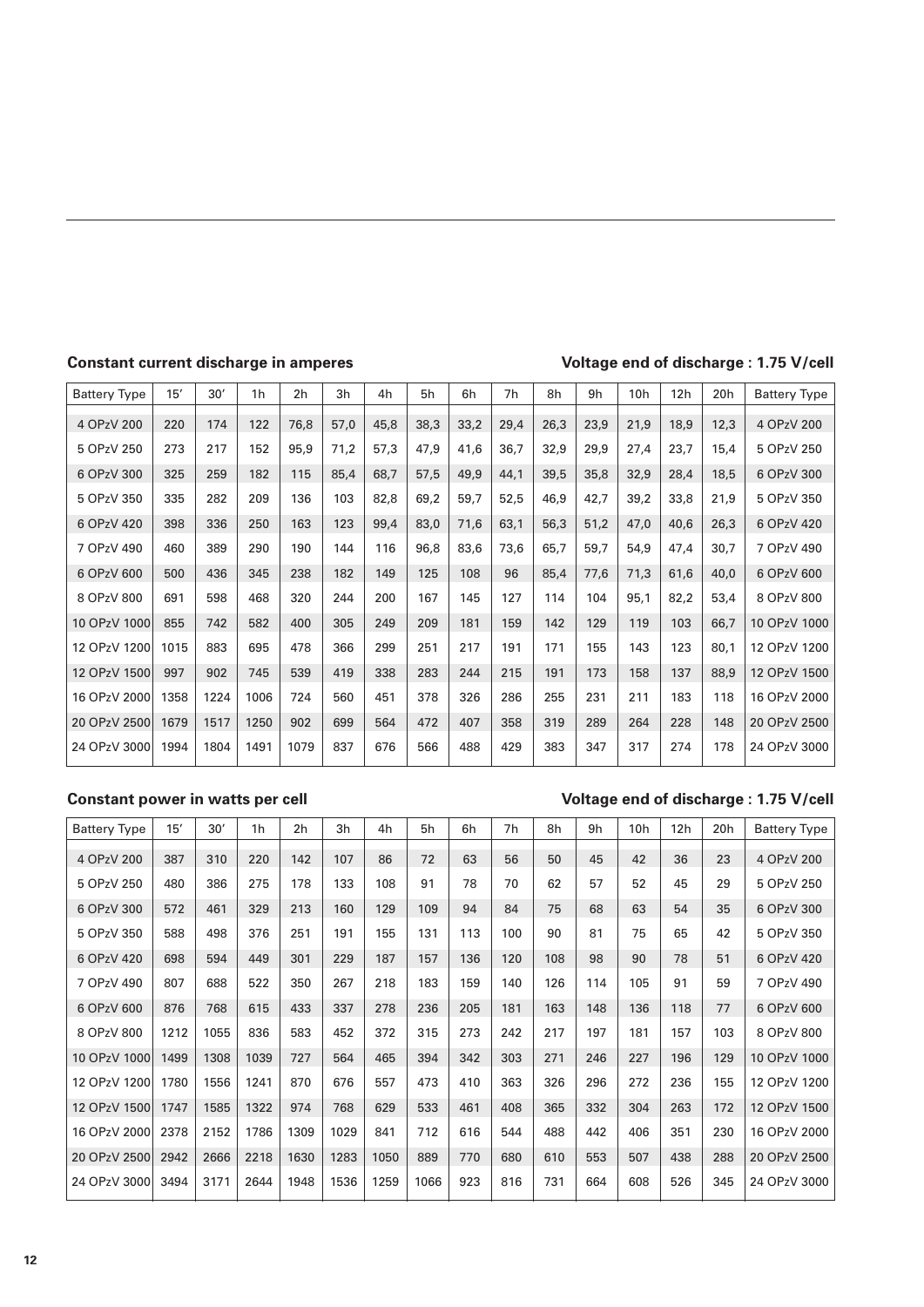### **Constant current discharge in amperes Voltage end of discharge : 1.80 V/cell**

| <b>Battery Type</b> | 15'  | 30'  | 1 <sub>h</sub> | 2 <sub>h</sub> | 3h   | 4h   | 5h   | 6h   | 7h   | 8h   | 9h   | 10 <sub>h</sub> | 12h  | 20h  | <b>Battery Type</b> |
|---------------------|------|------|----------------|----------------|------|------|------|------|------|------|------|-----------------|------|------|---------------------|
| 4 OPzV 200          | 189  | 153  | 111            | 72,2           | 54,5 | 44,2 | 37,1 | 32,4 | 28,7 | 25,7 | 23,4 | 21,5            | 18,7 | 12,2 | 4 OPzV 200          |
| 5 OPzV 250          | 234  | 191  | 138            | 90,2           | 68,1 | 55,2 | 46,4 | 40,4 | 35,8 | 32,2 | 29,3 | 26,9            | 23,3 | 15,3 | 5 OPzV 250          |
| 6 OPzV 300          | 279  | 228  | 165            | 108            | 81,6 | 66,3 | 55,7 | 48,5 | 43,0 | 38,6 | 35,1 | 32,3            | 28,0 | 18,4 | 6 OPzV 300          |
| 5 OPzV 350          | 286  | 246  | 188            | 127            | 97,0 | 79,1 | 66,9 | 58,5 | 51,9 | 46,5 | 42,5 | 39,1            | 33,8 | 21,9 | 5 OPzV 350          |
| 6 OPzV 420          | 340  | 293  | 224            | 152            | 116  | 94,8 | 80,2 | 70,1 | 62,2 | 55,8 | 51,0 | 46,9            | 40,6 | 26,3 | 6 OPzV 420          |
| 7 OPzV 490          | 392  | 340  | 260            | 177            | 135  | 111  | 93,5 | 81,7 | 72,6 | 65,1 | 59,5 | 54,8            | 47,4 | 30,7 | 7 OPzV 490          |
| 6 OPzV 600          | 422  | 375  | 302            | 218            | 171  | 141  | 120  | 105  | 92,9 | 83,5 | 76,4 | 70,5            | 61,3 | 40,0 | 6 OPzV 600          |
| 8 OPzV 800          | 584  | 515  | 412            | 294            | 230  | 189  | 160  | 140  | 124  | 112  | 102  | 94,1            | 81,8 | 53,4 | 8 OPzV 800          |
| 10 OPzV 1000        | 722  | 638  | 511            | 366            | 286  | 236  | 200  | 175  | 155  | 139  | 128  | 118             | 102  | 66,7 | 10 OPzV 1000        |
| 12 OPzV 1200        | 858  | 759  | 610            | 438            | 343  | 282  | 240  | 210  | 186  | 167  | 153  | 141             | 123  | 80,1 | 12 OPzV 1200        |
| 12 OPzV 1500        | 837  | 769  | 644            | 481            | 383  | 317  | 271  | 237  | 211  | 190  | 173  | 158             | 137  | 88,9 | 12 OPzV 1500        |
| 16 OPzV 2000        | 1146 | 1044 | 871            | 648            | 514  | 424  | 362  | 317  | 282  | 254  | 231  | 211             | 183  | 118  | 16 OPzV 2000        |
| 20 OPzV 2500        | 1412 | 1293 | 1081           | 806            | 641  | 529  | 452  | 396  | 352  | 317  | 289  | 264             | 228  | 148  | 20 OPzV 2500        |
| 24 OPzV 3000        | 1675 | 1538 | 1289           | 963            | 767  | 634  | 541  | 474  | 422  | 380  | 347  | 317             | 274  | 178  | 24 OPzV 3000        |

### **Constant power in watts per cell Voltage end of discharge : 1.80 V/cell**

| <b>Battery Type</b> | 15'  | 30'  | 1h   | 2 <sub>h</sub> | 3h   | 4h   | 5h   | 6h  | 7h  | 8h  | 9h  | 10 <sub>h</sub> | 12h | 20h | <b>Battery Type</b> |
|---------------------|------|------|------|----------------|------|------|------|-----|-----|-----|-----|-----------------|-----|-----|---------------------|
| 4 OPzV 200          | 341  | 279  | 204  | 135            | 103  | 84   | 71   | 61  | 54  | 49  | 45  | 41              | 35  | 23  | 4 OPzV 200          |
| 5 OPzV 250          | 422  | 347  | 254  | 168            | 128  | 105  | 88   | 77  | 68  | 61  | 56  | 51              | 44  | 29  | 5 OPzV 250          |
| 6 OPzV 300          | 503  | 414  | 304  | 202            | 154  | 125  | 106  | 92  | 82  | 74  | 67  | 62              | 53  | 35  | 6 OPzV 300          |
| 5 OPzV 350          | 515  | 446  | 344  | 236            | 182  | 149  | 127  | 111 | 99  | 89  | 81  | 75              | 65  | 42  | 5 OPzV 350          |
| 6 OPzV 420          | 612  | 531  | 410  | 282            | 218  | 179  | 152  | 133 | 119 | 107 | 97  | 90              | 78  | 51  | 6 OPzV 420          |
| 7 OPzV 490          | 707  | 615  | 476  | 328            | 254  | 209  | 177  | 155 | 138 | 124 | 113 | 105             | 91  | 59  | 7 OPzV 490          |
| 6 OPzV 600          | 760  | 677  | 550  | 402            | 319  | 265  | 226  | 198 | 177 | 159 | 145 | 134             | 117 | 77  | 6 OPzV 600          |
| 8 OPzV 800          | 1053 | 931  | 751  | 543            | 429  | 355  | 303  | 266 | 236 | 213 | 194 | 180             | 156 | 103 | 8 OPzV 800          |
| 10 OPzV 1000        | 1302 | 1154 | 932  | 677            | 535  | 444  | 379  | 332 | 295 | 266 | 243 | 224             | 195 | 129 | 10 OPzV 1000        |
| 12 OPzV 1200        | 1545 | 1373 | 1112 | 810            | 640  | 531  | 454  | 398 | 354 | 319 | 291 | 269             | 234 | 155 | 12 OPzV 1200        |
| 12 OPzV 1500        | 1518 | 1387 | 1170 | 885            | 712  | 594  | 508  | 448 | 400 | 362 | 331 | 304             | 263 | 172 | 12 OPzV 1500        |
| 16 OPzV 2000        | 2068 | 1885 | 1583 | 1191           | 955  | 795  | 681  | 599 | 535 | 484 | 442 | 406             | 351 | 230 | 16 OPzV 2000        |
| 20 OPzV 2500        | 2557 | 2334 | 1965 | 1482           | 1191 | 992  | 849  | 748 | 668 | 604 | 552 | 507             | 438 | 288 | 20 OPzV 2500        |
| 24 OPzV 3000        | 3037 | 2775 | 2341 | 1771           | 1425 | 1188 | 1017 | 897 | 801 | 724 | 662 | 608             | 526 | 345 | 24 OPzV 3000        |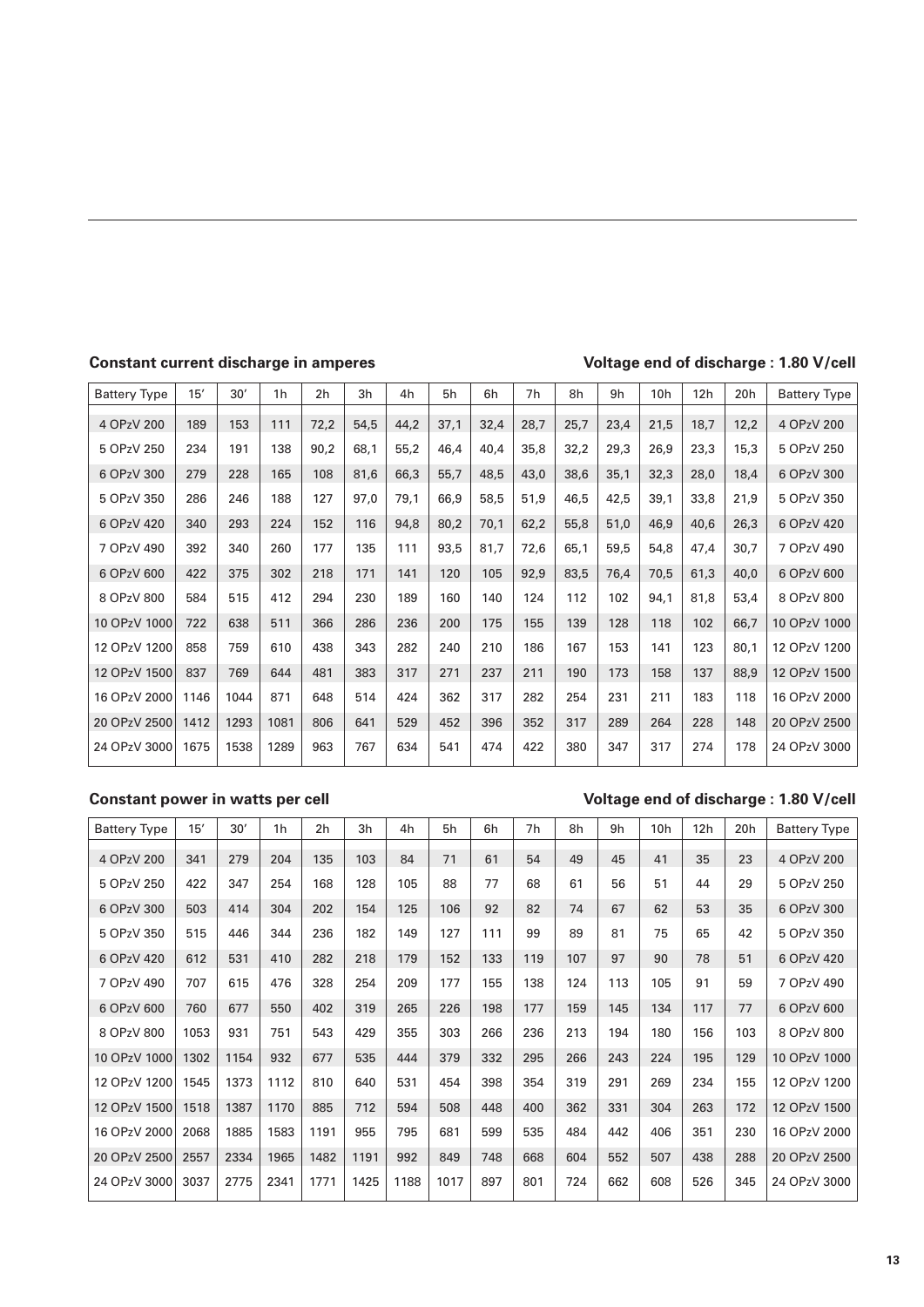### **Constant current discharge in amperes Voltage end of discharge : 1.83 V/cell**

| <b>Battery Type</b> | 15'  | 30'  | 1h   | 2 <sub>h</sub> | 3h   | 4h   | 5h   | 6h   | 7h   | 8h   | 9h   | 10h  | 12h  | 20h  | <b>Battery Type</b> |
|---------------------|------|------|------|----------------|------|------|------|------|------|------|------|------|------|------|---------------------|
| 4 OPzV 200          | 169  | 140  | 102  | 68,2           | 52,0 | 42,2 | 35,8 | 31,1 | 27,6 | 24,8 | 22,6 | 20,9 | 18,2 | 12,0 | 4 OPzV 200          |
| 5 OPzV 250          | 209  | 174  | 127  | 85,1           | 64,9 | 52,8 | 44,7 | 38,9 | 34,5 | 31,0 | 28,3 | 26,1 | 22,7 | 14,9 | 5 OPzV 250          |
| 6 OPzV 300          | 249  | 207  | 152  | 102            | 77,8 | 63,2 | 53,6 | 46,7 | 41,3 | 37,2 | 33,9 | 31,3 | 27,2 | 17,9 | 6 OPzV 300          |
| 5 OPzV 350          | 255  | 223  | 172  | 118            | 91,7 | 75,2 | 63,9 | 55,9 | 49,7 | 44,8 | 41,0 | 37,9 | 32,9 | 21,7 | 5 OPzV 350          |
| 6 OPzV 420          | 302  | 265  | 205  | 142            | 110  | 90,1 | 76,6 | 67,1 | 59,5 | 53,7 | 49,2 | 45,4 | 39,5 | 26,0 | 6 OPzV 420          |
| 7 OPzV 490          | 349  | 307  | 238  | 165            | 128  | 105  | 89,3 | 78,2 | 69,4 | 62,6 | 57,3 | 52,9 | 46,1 | 30,4 | 7 OPzV 490          |
| 6 OPzV 600          | 376  | 336  | 274  | 203            | 161  | 134  | 114  | 99,9 | 88,7 | 80,0 | 73,3 | 67,7 | 58,9 | 38,9 | 6 OPzV 600          |
| 8 OPzV 800          | 520  | 462  | 374  | 274            | 217  | 179  | 153  | 134  | 119  | 107  | 98,0 | 90,5 | 78,7 | 51,9 | 8 OPzV 800          |
| 10 OPzV 1000        | 643  | 572  | 464  | 341            | 270  | 224  | 191  | 167  | 148  | 134  | 122  | 113  | 98,3 | 64,9 | 10 OPzV 1000        |
| 12 OPzV 1200        | 764  | 680  | 553  | 408            | 324  | 268  | 229  | 200  | 178  | 160  | 147  | 136  | 118  | 77,8 | 12 OPzV 1200        |
| 12 OPzV 1500        | 724  | 684  | 580  | 441            | 356  | 297  | 255  | 224  | 200  | 181  | 165  | 153  | 133  | 88,6 | 12 OPzV 1500        |
| 16 OPzV 2000        | 992  | 930  | 785  | 593            | 477  | 398  | 341  | 300  | 267  | 242  | 221  | 204  | 178  | 118  | 16 OPzV 2000        |
| 20 OPzV 2500        | 1224 | 1152 | 974  | 738            | 595  | 496  | 426  | 375  | 334  | 302  | 276  | 255  | 222  | 148  | 20 OPzV 2500        |
| 24 OPzV 3000        | 1448 | 1369 | 1160 | 881            | 711  | 594  | 510  | 449  | 400  | 361  | 330  | 305  | 267  | 177  | 24 OPzV 3000        |

### **Constant power in watts per cell Voltage end of discharge : 1.83 V/cell**

| <b>Battery Type</b> | 15'  | 30'  | 1h   | 2h   | 3h   | 4h   | 5h  | 6h  | 7h  | 8h  | 9h  | 10 <sub>h</sub> | 12h | 20 <sub>h</sub> | <b>Battery Type</b> |
|---------------------|------|------|------|------|------|------|-----|-----|-----|-----|-----|-----------------|-----|-----------------|---------------------|
| 4 OPzV 200          | 310  | 258  | 191  | 128  | 98   | 80   | 68  | 59  | 53  | 47  | 43  | 40              | 35  | 23              | 4 OPzV 200          |
| 5 OPzV 250          | 384  | 321  | 237  | 160  | 123  | 100  | 85  | 74  | 66  | 59  | 54  | 50              | 43  | 29              | 5 OPzV 250          |
| 6 OPzV 300          | 457  | 382  | 284  | 192  | 147  | 120  | 102 | 89  | 79  | 71  | 65  | 60              | 52  | 34              | 6 OPzV 300          |
| 5 OPzV 350          | 466  | 410  | 319  | 222  | 173  | 143  | 122 | 107 | 95  | 86  | 78  | 72              | 63  | 42              | 5 OPzV 350          |
| 6 OPzV 420          | 554  | 488  | 381  | 266  | 207  | 171  | 146 | 128 | 114 | 103 | 94  | 87              | 76  | 50              | 6 OPzV 420          |
| 7 OPzV 490          | 639  | 564  | 442  | 309  | 241  | 199  | 170 | 149 | 133 | 120 | 110 | 102             | 89  | 59              | 7 OPzV 490          |
| 6 OPzV 600          | 689  | 616  | 506  | 378  | 303  | 253  | 217 | 190 | 170 | 153 | 140 | 130             | 113 | 75              | 6 OPzV 600          |
| 8 OPzV 800          | 952  | 848  | 690  | 512  | 408  | 340  | 291 | 255 | 227 | 205 | 188 | 173             | 151 | 100             | 8 OPzV 800          |
| 10 OPzV 1000        | 1178 | 1050 | 857  | 637  | 509  | 424  | 363 | 319 | 284 | 256 | 235 | 217             | 189 | 125             | 10 OPzV 1000        |
| 12 OPzV 1200        | 1399 | 1249 | 1022 | 762  | 609  | 508  | 436 | 382 | 340 | 307 | 281 | 260             | 227 | 151             | 12 OPzV 1200        |
| 12 OPzV 1500        | 1336 | 1255 | 1068 | 820  | 666  | 560  | 483 | 427 | 382 | 346 | 317 | 292             | 256 | 171             | 12 OPzV 1500        |
| 16 OPzV 2000        | 1825 | 1706 | 1446 | 1104 | 895  | 751  | 648 | 572 | 511 | 462 | 423 | 391             | 342 | 229             | 16 OPzV 2000        |
| 20 OPzV 2500        | 2254 | 2112 | 1794 | 1373 | 1115 | 937  | 808 | 713 | 638 | 577 | 529 | 488             | 427 | 286             | 20 OPzV 2500        |
| 24 OPzV 3000        | 2673 | 2510 | 2136 | 1640 | 1333 | 1121 | 967 | 855 | 764 | 692 | 634 | 585             | 512 | 343             | 24 OPzV 3000        |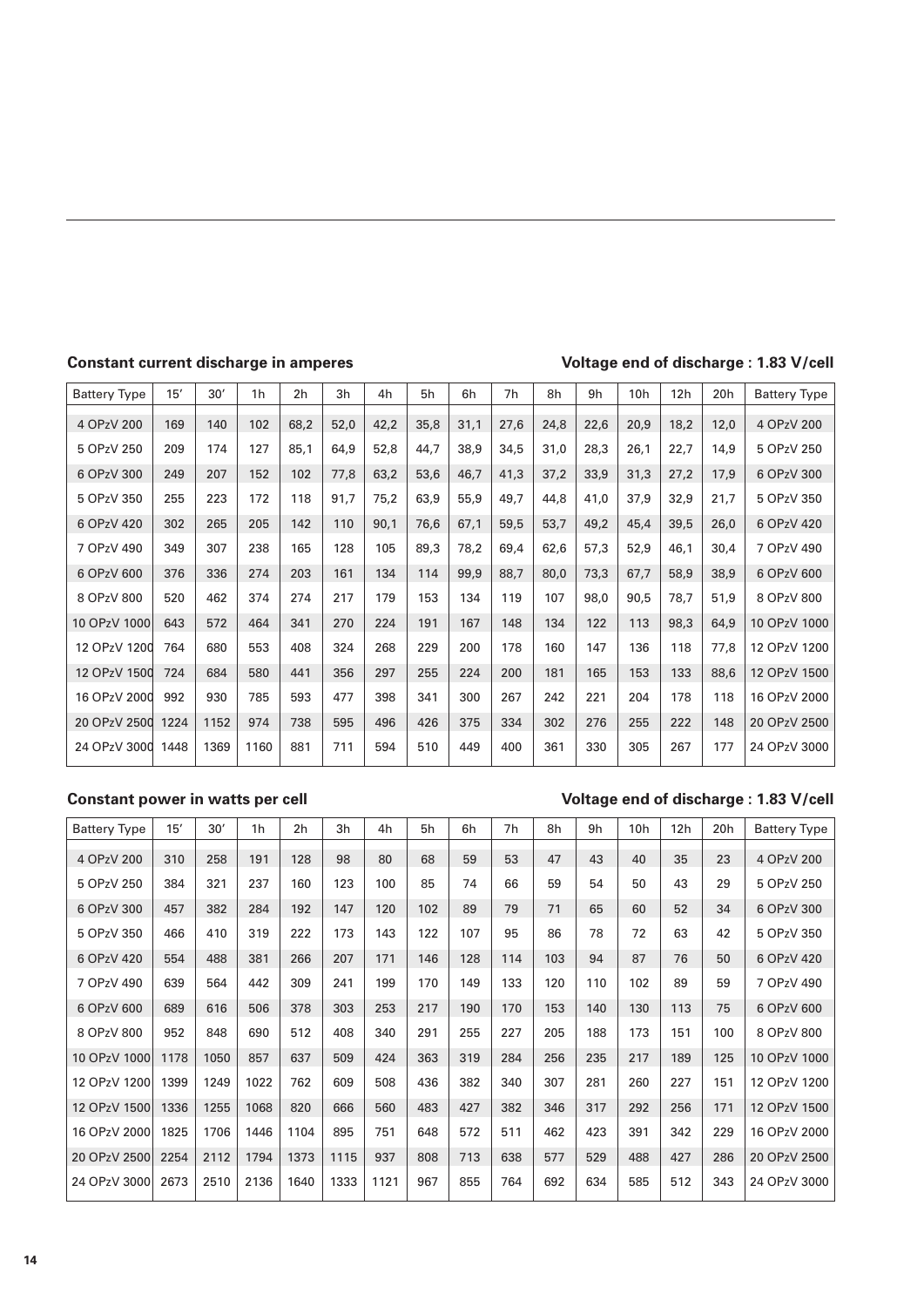### **Constant current discharge in amperes Voltage end of discharge : 1.85 V/cell**

| <b>Battery Type</b> | 15'  | 30'  | 1 <sub>h</sub> | 2 <sub>h</sub> | 3h   | 4h   | 5h   | 6h   | 7 <sub>h</sub> | 8h   | 9h   | 10 <sub>h</sub> | 12h  | 20h  | <b>Battery Type</b> |
|---------------------|------|------|----------------|----------------|------|------|------|------|----------------|------|------|-----------------|------|------|---------------------|
| 4 OPzV 200          | 155  | 130  | 96,2           | 65,0           | 49,7 | 40,5 | 34,3 | 29,9 | 26,5           | 23,9 | 21,8 | 20,2            | 17,6 | 11,6 | 4 OPzV 200          |
| 5 OPzV 250          | 192  | 161  | 120            | 81,0           | 62,1 | 50,5 | 42,9 | 37,4 | 33,1           | 29,9 | 27,3 | 25,2            | 22,0 | 14,6 | 5 OPzV 250          |
| 6 OPzV 300          | 228  | 192  | 143            | 97.0           | 74,4 | 60,5 | 51,4 | 44,8 | 39,7           | 35,8 | 32,7 | 30,2            | 26,3 | 17,5 | 6 OPzV 300          |
| 5 OPzV 350          | 233  | 205  | 161            | 112            | 87,2 | 71,7 | 61,3 | 53,7 | 47,7           | 43,2 | 39,6 | 36,6            | 31,9 | 21,1 | 5 OPzV 350          |
| 6 OPzV 420          | 277  | 244  | 192            | 134            | 104  | 85,9 | 73,4 | 64,3 | 57,2           | 51,8 | 47,5 | 43,9            | 38,2 | 25,3 | 6 OPzV 420          |
| 7 OPzV 490          | 319  | 282  | 223            | 156            | 122  | 100  | 85,6 | 75,0 | 66,6           | 60,3 | 55,3 | 51,2            | 44,6 | 29,5 | 7 OPzV 490          |
| 6 OPzV 600          | 340  | 309  | 254            | 190            | 153  | 127  | 109  | 95,8 | 85,3           | 77,2 | 70,7 | 65,4            | 56,9 | 37,7 | 6 OPzV 600          |
| 8 OPzV 800          | 475  | 425  | 346            | 257            | 206  | 171  | 147  | 128  | 114            | 103  | 94,6 | 87,5            | 76,1 | 50,3 | 8 OPzV 800          |
| 10 OPzV 1000        | 586  | 526  | 430            | 320            | 257  | 214  | 183  | 160  | 143            | 129  | 118  | 109             | 95,1 | 62,8 | 10 OPzV 1000        |
| 12 OPzV 1200        | 694  | 626  | 512            | 383            | 308  | 256  | 219  | 192  | 171            | 155  | 142  | 131             | 114  | 75,4 | 12 OPzV 1200        |
| 12 OPzV 1500        | 647  | 627  | 535            | 411            | 335  | 281  | 243  | 214  | 191            | 173  | 158  | 147             | 128  | 85,9 | 12 OPzV 1500        |
| 16 OPzV 2000        | 888  | 853  | 724            | 554            | 449  | 377  | 326  | 287  | 256            | 232  | 212  | 196             | 171  | 115  | 16 OPzV 2000        |
| 20 OPzV 2500        | 1094 | 1056 | 898            | 689            | 560  | 470  | 406  | 358  | 319            | 289  | 264  | 245             | 214  | 143  | 20 OPzV 2500        |
| 24 OPzV 3000        | 1294 | 1255 | 1070           | 822            | 670  | 562  | 486  | 428  | 382            | 346  | 317  | 294             | 257  | 172  | 24 OPzV 3000        |

### **Constant power in watts per cell Voltage end of discharge : 1.85 V/cell**

| <b>Battery Type</b> | 15'  | 30'  | 1h   | 2 <sub>h</sub> | 3h   | 4h   | 5h  | 6h  | 7h  | 8h  | 9h  | 10 <sub>h</sub> | 12h | 20h | <b>Battery Type</b> |
|---------------------|------|------|------|----------------|------|------|-----|-----|-----|-----|-----|-----------------|-----|-----|---------------------|
| 4 OPzV 200          | 287  | 242  | 180  | 123            | 95   | 77   | 66  | 57  | 51  | 46  | 42  | 38              | 34  | 22  | 4 OPzV 200          |
| 5 OPzV 250          | 355  | 300  | 225  | 153            | 118  | 97   | 82  | 72  | 64  | 57  | 52  | 48              | 42  | 28  | 5 OPzV 250          |
| 6 OPzV 300          | 423  | 358  | 269  | 184            | 142  | 116  | 98  | 86  | 76  | 69  | 63  | 58              | 51  | 33  | 6 OPzV 300          |
| 5 OPzV 350          | 431  | 381  | 301  | 212            | 166  | 137  | 117 | 103 | 92  | 83  | 76  | 70              | 61  | 41  | 5 OPzV 350          |
| 6 OPzV 420          | 512  | 453  | 359  | 254            | 198  | 164  | 140 | 123 | 110 | 99  | 91  | 84              | 74  | 49  | 6 OPzV 420          |
| 7 OPzV 490          | 591  | 524  | 416  | 295            | 231  | 191  | 164 | 144 | 128 | 116 | 106 | 98              | 86  | 57  | 7 OPzV 490          |
| 6 OPzV 600          | 635  | 573  | 473  | 357            | 290  | 243  | 209 | 183 | 164 | 148 | 136 | 126             | 110 | 73  | 6 OPzV 600          |
| 8 OPzV 800          | 884  | 788  | 646  | 484            | 391  | 326  | 280 | 246 | 220 | 199 | 182 | 168             | 147 | 97  | 8 OPzV 800          |
| 10 OPzV 1000        | 1092 | 977  | 802  | 602            | 487  | 407  | 350 | 307 | 274 | 248 | 228 | 210             | 184 | 122 | 10 OPzV 1000        |
| 12 OPzV 1200        | 1294 | 1162 | 956  | 720            | 583  | 487  | 419 | 368 | 329 | 297 | 273 | 252             | 220 | 146 | 12 OPzV 1200        |
| 12 OPzV 1500        | 1209 | 1163 | 995  | 770            | 632  | 533  | 463 | 410 | 367 | 333 | 305 | 282             | 247 | 166 | 12 OPzV 1500        |
| 16 OPzV 2000        | 1649 | 1580 | 1348 | 1038           | 849  | 716  | 621 | 549 | 491 | 446 | 408 | 378             | 331 | 222 | 16 OPzV 2000        |
| 20 OPzV 2500        | 2038 | 1957 | 1672 | 1291           | 1058 | 892  | 774 | 685 | 613 | 556 | 509 | 472             | 413 | 277 | 20 OPzV 2500        |
| 24 OPzV 3000        | 2418 | 2326 | 1991 | 1541           | 1265 | 1067 | 927 | 820 | 734 | 666 | 610 | 565             | 495 | 333 | 24 OPzV 3000        |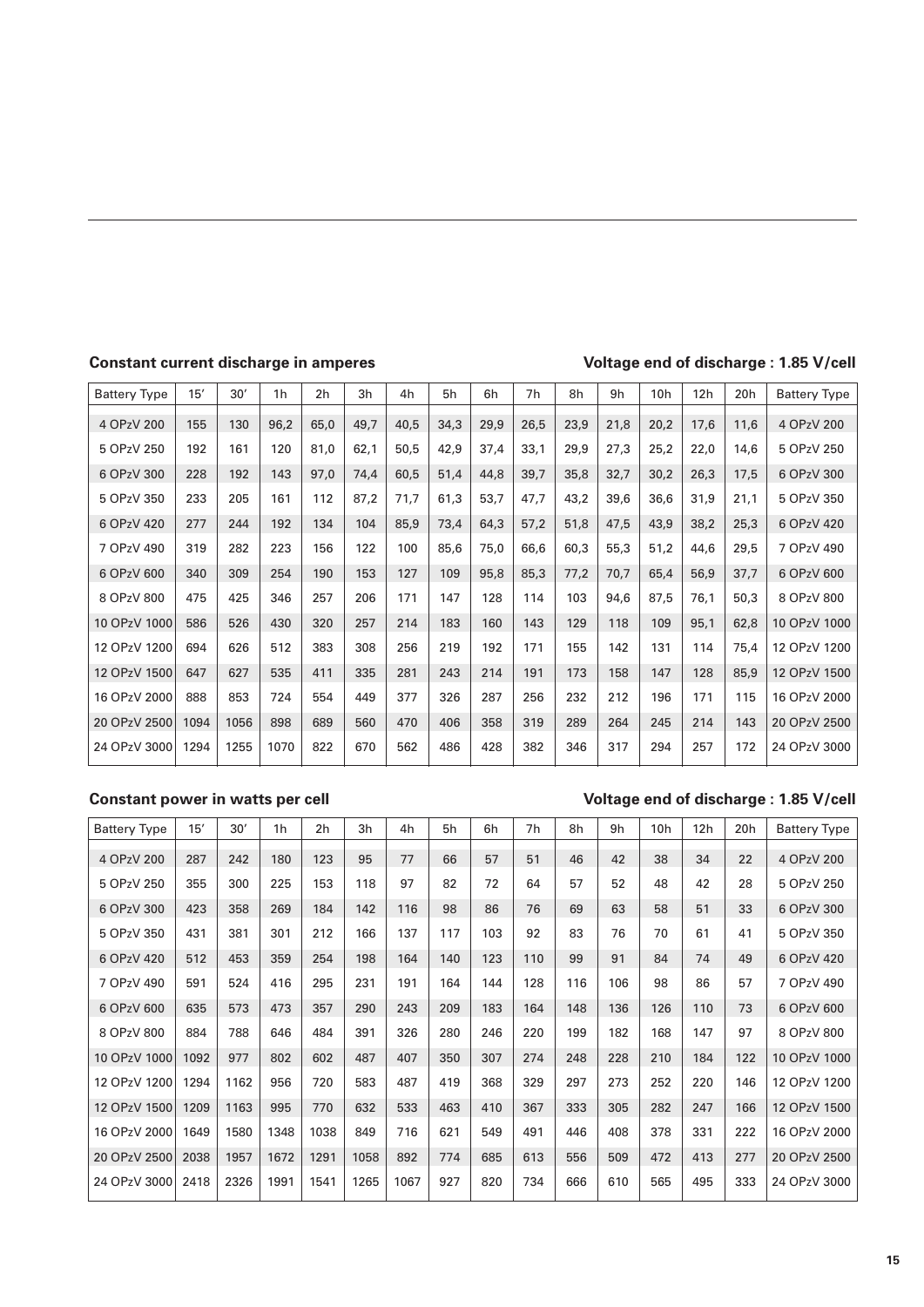### **Constant current discharge in amperes Voltage end of discharge : 1.87 V/cell**

| <b>Battery Type</b> | 15'  | 30'  | 1 <sub>h</sub> | 2h   | 3h   | 4h   | 5h   | 6h   | 7h   | 8h   | 9h   | 10 <sub>h</sub> | 12h  | 20h  | <b>Battery Type</b> |
|---------------------|------|------|----------------|------|------|------|------|------|------|------|------|-----------------|------|------|---------------------|
| 4 OPzV 200          | 140  | 119  | 89,6           | 61,2 | 47,1 | 38,3 | 32,6 | 28,4 | 25,2 | 22,8 | 20,8 | 19,3            | 16,8 | 11,2 | 4 OPzV 200          |
|                     |      |      |                |      |      |      |      |      |      |      |      |                 |      |      |                     |
| 5 OPzV 250          | 174  | 147  | 112            | 76,2 | 58,7 | 47,8 | 40,7 | 35,5 | 31,5 | 28,5 | 26,0 | 24,1            | 21,0 | 14,0 | 5 OPzV 250          |
| 6 OPzV 300          | 206  | 176  | 133            | 91,3 | 70,3 | 57,3 | 48,8 | 42,6 | 37,8 | 34,1 | 31,2 | 28,9            | 25,2 | 16,8 | 6 OPzV 300          |
| 5 OPzV 350          | 210  | 187  | 149            | 105  | 82,1 | 67,6 | 58,1 | 51,0 | 45,4 | 41,3 | 37,9 | 35,1            | 30,6 | 20,4 | 5 OPzV 350          |
| 6 OPzV 420          | 248  | 222  | 178            | 126  | 98,3 | 81,0 | 69,6 | 61,1 | 54,4 | 49,5 | 45,4 | 42,1            | 36,6 | 24,4 | 6 OPzV 420          |
| 7 OPzV 490          | 284  | 257  | 206            | 146  | 114  | 94,3 | 81,0 | 71,1 | 63,4 | 57,7 | 52,9 | 49,0            | 42,7 | 28,5 | 7 OPzV 490          |
| 6 OPzV 600          | 300  | 282  | 234            | 177  | 143  | 120  | 104  | 90,8 | 81,1 | 73,6 | 67,5 | 62,5            | 54,4 | 36,2 | 6 OPzV 600          |
| 8 OPzV 800          | 421  | 388  | 319            | 239  | 193  | 162  | 139  | 122  | 109  | 98,6 | 90,4 | 83,6            | 72,8 | 48,4 | 8 OPzV 800          |
| 10 OPzV 1000        | 518  | 481  | 396            | 298  | 241  | 202  | 173  | 152  | 136  | 123  | 113  | 104             | 90,9 | 60,4 | 10 OPzV 1000        |
| 12 OPzV 1200        | 613  | 572  | 472            | 356  | 288  | 242  | 208  | 182  | 163  | 148  | 135  | 125             | 109  | 72,5 | 12 OPzV 1200        |
| 12 OPzV 1500        | 570  | 570  | 489            | 380  | 312  | 264  | 229  | 202  | 181  | 164  | 151  | 140             | 122  | 82,6 | 12 OPzV 1500        |
| 16 OPzV 2000        | 781  | 776  | 662            | 512  | 420  | 354  | 307  | 271  | 242  | 220  | 202  | 187             | 164  | 110  | 16 OPzV 2000        |
| 20 OPzV 2500        | 963  | 960  | 822            | 637  | 523  | 441  | 383  | 338  | 303  | 274  | 252  | 234             | 204  | 138  | 20 OPzV 2500        |
| 24 OPzV 3000        | 1141 | 1140 | 978            | 760  | 625  | 528  | 458  | 405  | 362  | 328  | 302  | 280             | 245  | 165  | 24 OPzV 3000        |

### **Constant power in watts per cell Voltage end of discharge : 1.87 V/cell**

| <b>Battery Type</b> | 15'  | 30'  | 1h   | 2 <sub>h</sub> | 3h   | 4h   | 5h  | 6h  | 7h  | 8h  | 9h  | 10 <sub>h</sub> | 12h | 20h | <b>Battery Type</b> |
|---------------------|------|------|------|----------------|------|------|-----|-----|-----|-----|-----|-----------------|-----|-----|---------------------|
| 4 OPzV 200          | 262  | 223  | 169  | 116            | 90   | 74   | 63  | 55  | 49  | 44  | 40  | 37              | 32  | 21  | 4 OPzV 200          |
| 5 OPzV 250          | 325  | 277  | 211  | 145            | 112  | 92   | 78  | 68  | 61  | 55  | 50  | 46              | 40  | 27  | 5 OPzV 250          |
| 6 OPzV 300          | 386  | 330  | 252  | 174            | 135  | 110  | 94  | 82  | 73  | 66  | 60  | 56              | 49  | 32  | 6 OPzV 300          |
| 5 OPzV 350          | 389  | 350  | 281  | 200            | 157  | 130  | 112 | 98  | 88  | 80  | 73  | 68              | 59  | 39  | 5 OPzV 350          |
| 6 OPzV 420          | 460  | 417  | 335  | 240            | 188  | 155  | 134 | 118 | 105 | 95  | 88  | 81              | 71  | 47  | 6 OPzV 420          |
| 7 OPzV 490          | 529  | 482  | 389  | 278            | 219  | 181  | 156 | 137 | 122 | 111 | 102 | 95              | 83  | 55  | 7 OPzV 490          |
| 6 OPzV 600          | 566  | 528  | 440  | 334            | 273  | 230  | 199 | 175 | 156 | 142 | 130 | 121             | 105 | 70  | 6 OPzV 600          |
| 8 OPzV 800          | 790  | 728  | 601  | 453            | 369  | 310  | 267 | 235 | 210 | 191 | 175 | 162             | 141 | 94  | 8 OPzV 800          |
| 10 OPzV 1000        | 975  | 902  | 746  | 564            | 459  | 387  | 334 | 293 | 262 | 238 | 218 | 202             | 176 | 117 | 10 OPzV 1000        |
| 12 OPzV 1200        | 1155 | 1072 | 889  | 674            | 549  | 463  | 400 | 351 | 314 | 285 | 262 | 242             | 211 | 141 | 12 OPzV 1200        |
| 12 OPzV 1500        | 1074 | 1069 | 919  | 719            | 594  | 504  | 439 | 389 | 349 | 317 | 291 | 271             | 237 | 160 | 12 OPzV 1500        |
| 16 OPzV 2000        | 1466 | 1452 | 1245 | 969            | 799  | 677  | 589 | 522 | 468 | 425 | 390 | 362             | 317 | 214 | 16 OPzV 2000        |
| 20 OPzV 2500        | 1811 | 1798 | 1544 | 1205           | 994  | 844  | 734 | 651 | 584 | 530 | 487 | 452             | 396 | 268 | 20 OPzV 2500        |
| 24 OPzV 3000        | 2148 | 2138 | 1839 | 1438           | 1188 | 1009 | 879 | 779 | 699 | 635 | 583 | 542             | 475 | 321 | 24 OPzV 3000        |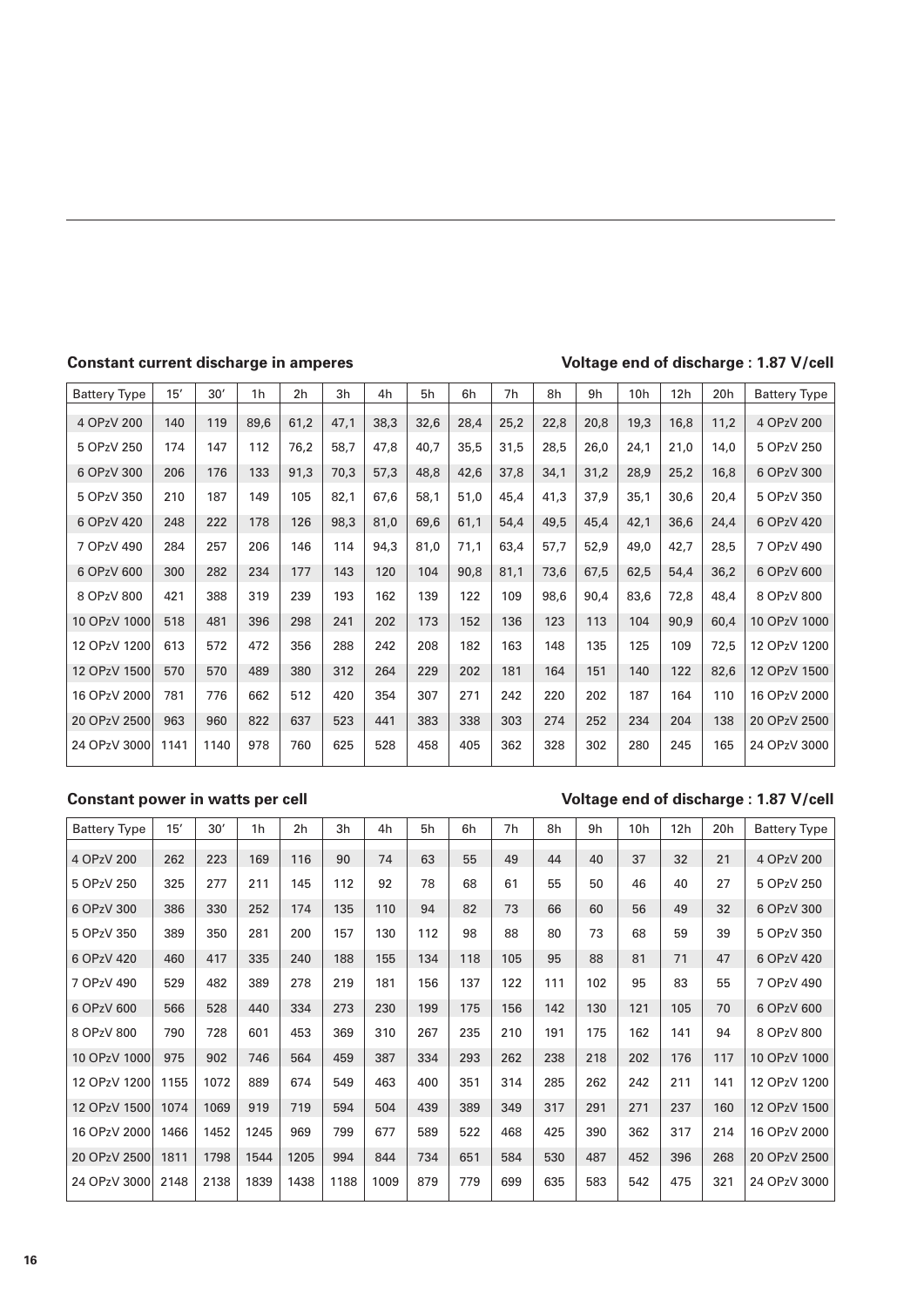### **Constant current discharge in amperes Voltage end of discharge : 1.90 V/cell**

| <b>Battery Type</b> | 15' | 30' | 1 <sub>h</sub> | 2 <sub>h</sub> | 3h   | 4h   | 5h   | 6h   | 7 <sub>h</sub> | 8h   | 9h   | 10 <sub>h</sub> | 12h  | 20h  | <b>Battery Type</b> |
|---------------------|-----|-----|----------------|----------------|------|------|------|------|----------------|------|------|-----------------|------|------|---------------------|
| 4 OPzV 200          | 117 | 101 | 78,3           | 54,6           | 42,2 | 34,6 | 29,6 | 25,8 | 23,0           | 20,8 | 19,1 | 17,7            | 15,4 | 10,4 | 4 OPzV 200          |
| 5 OPzV 250          | 144 | 125 | 97,4           | 68,1           | 52,6 | 43,1 | 36,9 | 32,2 | 28,7           | 25,9 | 23,8 | 22,1            | 19,2 | 13,0 | 5 OPzV 250          |
| 6 OPzV 300          | 171 | 149 | 116            | 81,4           | 63,0 | 51,7 | 44,2 | 38,6 | 34,4           | 31,1 | 28,6 | 26,5            | 23,1 | 15,6 | 6 OPzV 300          |
| 5 OPzV 350          | 166 | 159 | 130            | 93,0           | 72,5 | 60,5 | 52,2 | 45,9 | 41,4           | 37,7 | 34,8 | 32,2            | 28,1 | 19,0 | 5 OPzV 350          |
| 6 OPzV 420          | 195 | 189 | 154            | 111            | 86,7 | 72,5 | 62,5 | 55,0 | 49,6           | 45,2 | 41,6 | 38,6            | 33,7 | 22,8 | 6 OPzV 420          |
| 7 OPzV 490          | 223 | 218 | 179            | 129            | 101  | 84,3 | 72,8 | 64,0 | 57,7           | 52,7 | 48,5 | 45,0            | 39,2 | 26,6 | 7 OPzV 490          |
| 6 OPzV 600          | 240 | 240 | 201            | 154            | 126  | 106  | 92,1 | 81,5 | 73,4           | 66,9 | 61,6 | 57,1            | 49,8 | 33,4 | 6 OPzV 600          |
| 8 OPzV 800          | 336 | 331 | 276            | 209            | 170  | 144  | 124  | 110  | 98,7           | 89,8 | 82,6 | 76,5            | 66.7 | 44,6 | 8 OPzV 800          |
| 10 OPzV 1000        | 414 | 410 | 342            | 260            | 212  | 179  | 155  | 137  | 123            | 112  | 103  | 95,5            | 83,2 | 55,7 | 10 OPzV 1000        |
| 12 OPzV 1200        | 490 | 487 | 407            | 310            | 254  | 214  | 185  | 164  | 147            | 134  | 123  | 114             | 99,7 | 66,8 | 12 OPzV 1200        |
| 12 OPzV 1500        | 455 | 452 | 418            | 329            | 273  | 235  | 205  | 182  | 164            | 149  | 138  | 128             | 112  | 76,3 | 12 OPzV 1500        |
| 16 OPzV 2000        | 622 | 623 | 566            | 444            | 367  | 315  | 275  | 244  | 219            | 200  | 184  | 171             | 149  | 102  | 16 OPzV 2000        |
| 20 OPzV 2500        | 764 | 766 | 702            | 552            | 457  | 393  | 343  | 304  | 273            | 250  | 230  | 213             | 187  | 127  | 20 OPzV 2500        |
| 24 OPzV 3000        | 910 | 905 | 836            | 659            | 546  | 470  | 411  | 364  | 327            | 299  | 276  | 256             | 224  | 153  | 24 OPzV 3000        |

### **Constant power in watts per cell Voltage end of discharge : 1.90 V/cell**

| <b>Battery Type</b> | 15'  | 30'  | 1 <sub>h</sub> | 2 <sub>h</sub> | 3h   | 4h  | 5h  | 6h  | 7h  | 8h  | 9h  | 10 <sub>h</sub> | 12h | 20h | <b>Battery Type</b> |
|---------------------|------|------|----------------|----------------|------|-----|-----|-----|-----|-----|-----|-----------------|-----|-----|---------------------|
| 4 OPzV 200          | 223  | 192  | 150            | 105            | 81   | 67  | 57  | 50  | 44  | 40  | 37  | 34              | 30  | 20  | 4 OPzV 200          |
| 5 OPzV 250          | 275  | 238  | 186            | 131            | 102  | 83  | 72  | 63  | 56  | 50  | 46  | 43              | 37  | 25  | 5 OPzV 250          |
| 6 OPzV 300          | 325  | 284  | 222            | 157            | 122  | 100 | 86  | 75  | 67  | 60  | 55  | 51              | 45  | 30  | 6 OPzV 300          |
| 5 OPzV 350          | 305  | 302  | 247            | 179            | 140  | 117 | 101 | 89  | 80  | 73  | 68  | 63              | 55  | 37  | 5 OPzV 350          |
| 6 OPzV 420          | 362  | 359  | 294            | 214            | 167  | 140 | 121 | 107 | 96  | 88  | 81  | 75              | 66  | 44  | 6 OPzV 420          |
| 7 OPzV 490          | 417  | 415  | 341            | 248            | 195  | 163 | 141 | 124 | 112 | 102 | 94  | 88              | 77  | 52  | 7 OPzV 490          |
| 6 OPzV 600          | 459  | 457  | 384            | 295            | 243  | 206 | 178 | 158 | 143 | 130 | 120 | 111             | 97  | 65  | 6 OPzV 600          |
| 8 OPzV 800          | 640  | 629  | 526            | 401            | 329  | 278 | 241 | 213 | 192 | 175 | 161 | 149             | 130 | 87  | 8 OPzV 800          |
| 10 OPzV 1000        | 790  | 779  | 652            | 499            | 409  | 346 | 300 | 265 | 239 | 218 | 201 | 186             | 163 | 109 | 10 OPzV 1000        |
| 12 OPzV 1200        | 936  | 926  | 777            | 596            | 489  | 414 | 359 | 318 | 287 | 261 | 241 | 223             | 195 | 131 | 12 OPzV 1200        |
| 12 OPzV 1500        | 866  | 874  | 796            | 631            | 525  | 453 | 397 | 353 | 318 | 290 | 268 | 249             | 218 | 149 | 12 OPzV 1500        |
| 16 OPzV 2000        | 1186 | 1194 | 1080           | 851            | 707  | 609 | 533 | 474 | 426 | 389 | 359 | 334             | 292 | 199 | 16 OPzV 2000        |
| 20 OPzV 2500        | 1463 | 1476 | 1339           | 1058           | 879  | 758 | 665 | 591 | 532 | 485 | 448 | 416             | 365 | 249 | 20 OPzV 2500        |
| 24 OPzV 3000        | 1733 | 1748 | 1593           | 1262           | 1051 | 906 | 795 | 707 | 637 | 581 | 537 | 499             | 437 | 299 | 24 OPzV 3000        |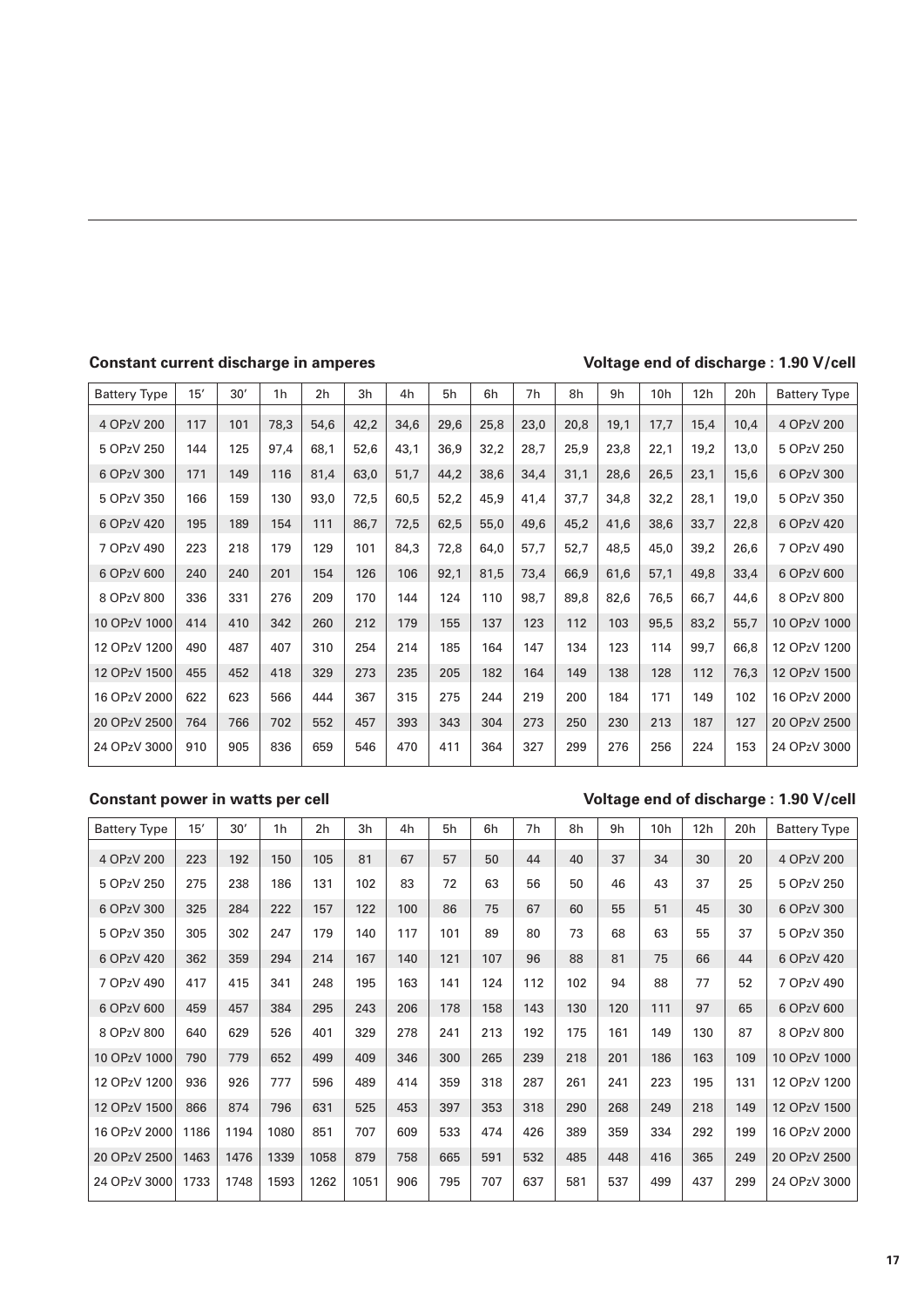# IV/ Battery calculations

**The following calculations will enable you to determine which unit in the SuperSafe™ OPzV battery range you require in order to supply the power you need, and in the specified temperature conditions :**

Where discharge includes current surges, please consult our commercial department.

### **Constant discharge case**

- Power required : 23.7 kW
- Minimum voltage : 376 volts
- Maximum voltage : 484 volts
- Back up time required : 4 hours

### **For a temperature of 20°C,**

## **the float charge voltage is 2.23 volts per cell.**

- Maximum number of 2V cells : 484 V/2.23 V = 217
- Discharge current : 23700 W/376V = 63A
- Minimum voltage per 2 V cell : 376/217 = 1.74 V

Refer to the table of electrical performance characteristics of the SuperSafe OPzV battery cells for an end voltage of 1.75 volts.

- For a discharge current of 63A or more and a discharge time of 4 hours, we find 68.4V A for the cell 6 OPzV300
- Type of battery : 217 cells 6 OPzV300 (320Ah in C10 for 1.80 V)

### **For a temperature of O°C : the float charge voltage is 2.35 volts per cell.**

- $-$  Maximum number of 2 V cells :  $484V/2.35V = 206$ .
- Discharge current : 23700 W/376 V = 63A
- Minimum voltage per 2 V cell : 376V/206=1.83 V
- Now refer to the section on the use of the SuperSafe OPzV battery accumulators, at the paragraph entitled "Effect of temperature on battery capacity, to find the capacity correction factor- in this case it proves to be 0.74.
- The equivalent discharge current will be :  $63/0.74 = 85$  A
- Now go to the table of electrical performance characteristics of the SuperSafe OPzV battery range for an end voltage of 1.85 volts.
- For a discharge current of 85 amps or more, the cell in the SuperSafe OPzV battery range which corresponds to a 4 hour discharge time is the 6 OPzV420.
- The battery is thus made up of 206 cells of type 6 OPzV420 (560 Ah at C10 for 1.80 V end voltage).

### **Important note :**

In a case where the ambient temperature varies, the calculations should be performed on the basis of the lowest temperature

Example : For 11 months of use at 20°C and 1 month at 0°C, calculate the number of cells with a float voltage of 2.23 volts per cell, and find the corresponding accumulator with the loss of capacity transferred to the discharge current.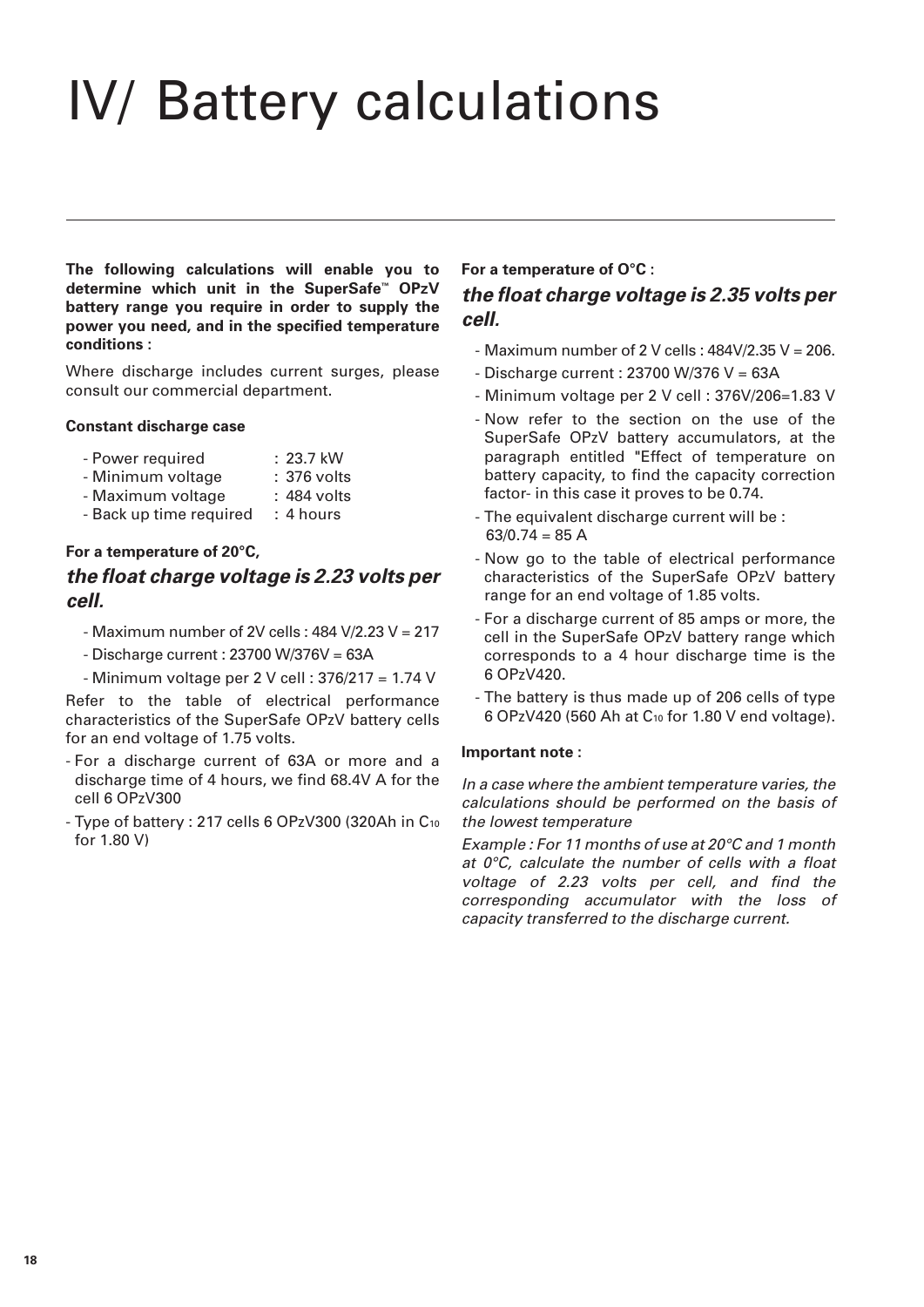# V/ Installation of the battery

# **1 - Warning**

**The SuperSafe™ OPzV battery cells are already charged when delivered, and are fitted with a protective cap on each terminal. They should be unpacked with care.**

Avoid short-circuiting terminals of opposite polarity, because these units are capable of discharging at a very high current, even if the lid or the container happens to be damaged.

# **2 - Unpacking the battery**

Each shipment of SuperSafe OPzV batteries are accompanied by a packing list and installation instructions.

The packing list should be checked, and the Standby Batteries Sales Department - Standby Batteries should be told immediately of any missing items.

The markings on the lid should be read carefully :

- The type of cell
- The voltage in volts
- The capacity in ampere hours
- The storage limit date
- The float charge voltage at 20-25°C
- The arrow must always point upwards if the batteries are placed in the prone position.

**Note** : The  $\check{\theta}$  symbol indicates that the accumulator is of the recyclable type.

## **3 - Setting up the battery stands**

**Construction :** Theses stands are in plastic-covered steels, and are notable for their :

- **mechanical strength**
- **adaptability**
- **ease of assembly.**

The standard stretchers of 600, 750, 900, 1200 and 1500 mm are designed to result in space-saving installations.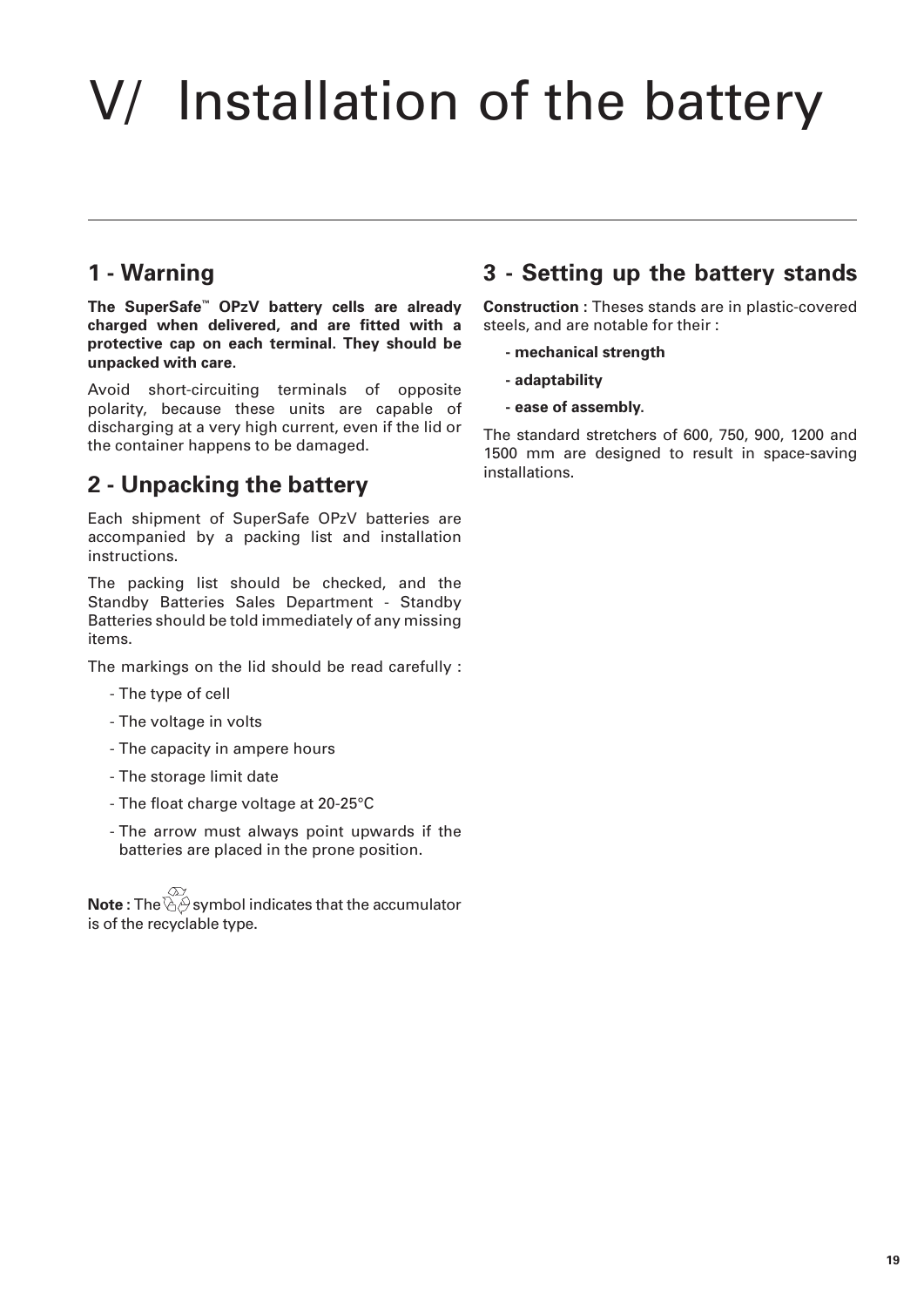**Stand models :** There are two ranges of stands to suit the position in which the accumulators are to be placed :

## **3.1 - Standard stands for vertical cells**

See also the appendix on page 20. The various assembly options are dependent on :

- The number of cells of which the battery is composed

- The floor area available

| 1 and 2 levels            | 3 levels                                         |
|---------------------------|--------------------------------------------------|
|                           | With                                             |
| $-1$ row<br>- 2 rows flat | - 2 rows                                         |
| - 3 rows flat             | - Special design-consult<br>our Sales Department |

# **3.2 - Stands for horizontal cells**

(see appendix page 20)

Stand in a 4 and 6 levels are available Connection in front of the stand for easier maintenance.

### **Important note :**

The floor must possess the necessary load-bearing characteristics.

### **Assembly of battery stands :**

- The structure should be assembled in accordance with the exploded view and instructions supplied with the equipment.
- Check the correct fixing to the chassis after first checking the squareness.
- Take up any irregularity in floor surface using shims.
- The uprights of 2 or 3 level stands for vertical cells and the 4 and 6 level stands for horizontal cells are best mounted on a well.
- These plastic-covered metal stands are electrically insulated and require no connection to the building earth.
- For the installation of cells in the horizontal position, always ensure that the arrow on the lid of each unit is pointing upward.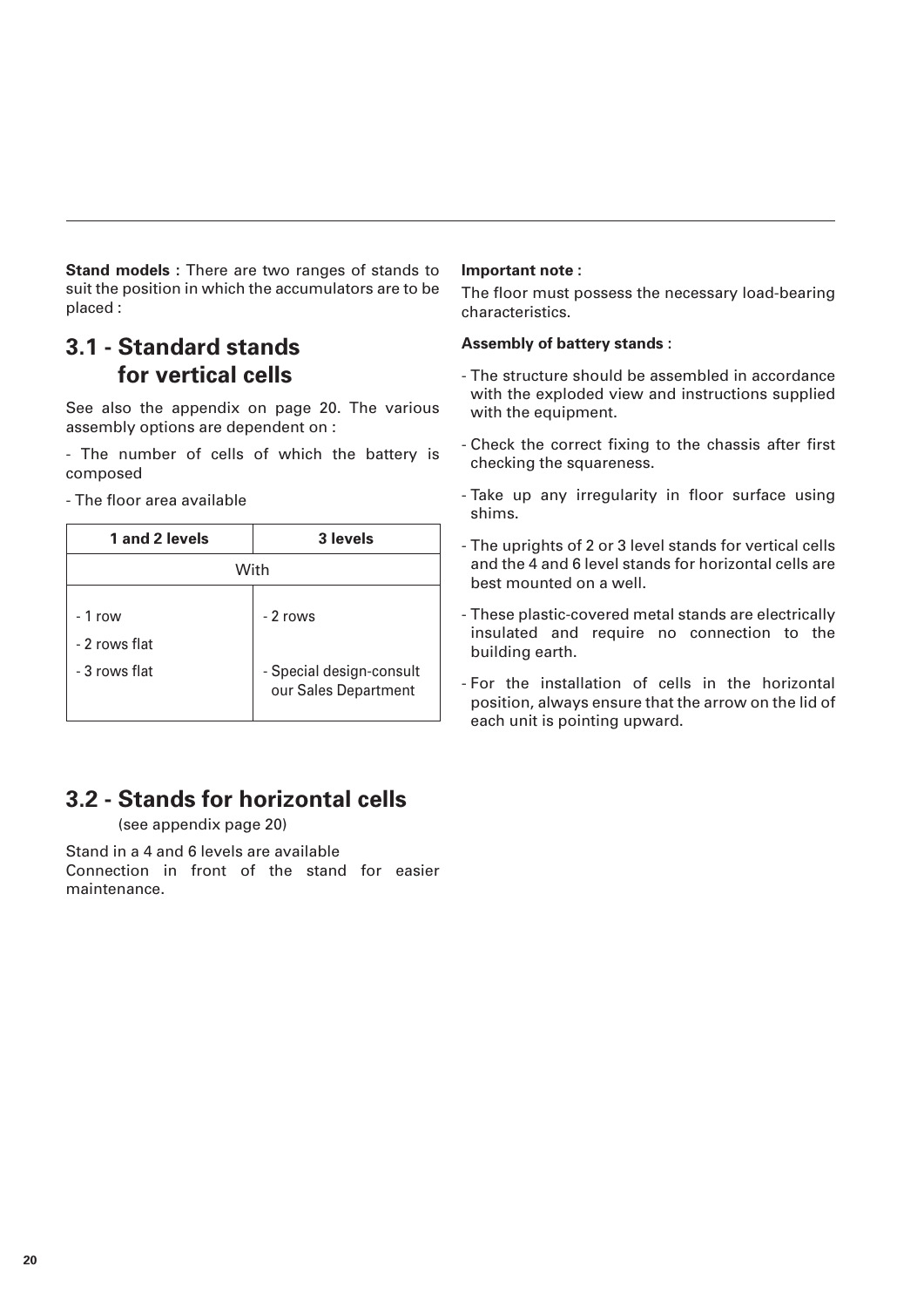| $\geq$                    | 645<br>645<br>645<br>693<br>645<br>577<br>577<br>577<br>$\mathbb{S}^2$ | 430<br>430<br>693<br>693<br>430<br>430<br>577<br>430<br>577<br>577<br>$\geq$ |
|---------------------------|------------------------------------------------------------------------|------------------------------------------------------------------------------|
|                           |                                                                        |                                                                              |
|                           |                                                                        |                                                                              |
|                           |                                                                        |                                                                              |
|                           |                                                                        |                                                                              |
| $\Pi$ -                   |                                                                        |                                                                              |
| <b>285</b><br>1582        |                                                                        |                                                                              |
| 1582<br>285               |                                                                        |                                                                              |
| 1582<br>285               |                                                                        |                                                                              |
| 1698<br>285               |                                                                        | 645<br>693                                                                   |
| 1698<br>285               |                                                                        |                                                                              |
| 1698<br>285               |                                                                        | 645<br>693<br>430<br>693                                                     |
| 1872*<br>1872*<br>285     |                                                                        | 645<br>867<br>430<br>867                                                     |
| $1872*$<br>1872*<br>285   |                                                                        | 645<br>867<br>430<br>867                                                     |
| 1872*<br>1872*<br>285     |                                                                        | 580<br>867                                                                   |
| $1874*$<br>$1874*$<br>360 |                                                                        | 580<br>869                                                                   |
| $2023*$<br>2023*<br>360   |                                                                        | 1018<br>580                                                                  |
| 1999*<br>500              |                                                                        |                                                                              |
|                           |                                                                        |                                                                              |
|                           |                                                                        |                                                                              |

Special studies, please see with our sales department. Special studies, please see with our sales department.

Compulsory wall fixing \* Compulsory wall fixing  $\ast$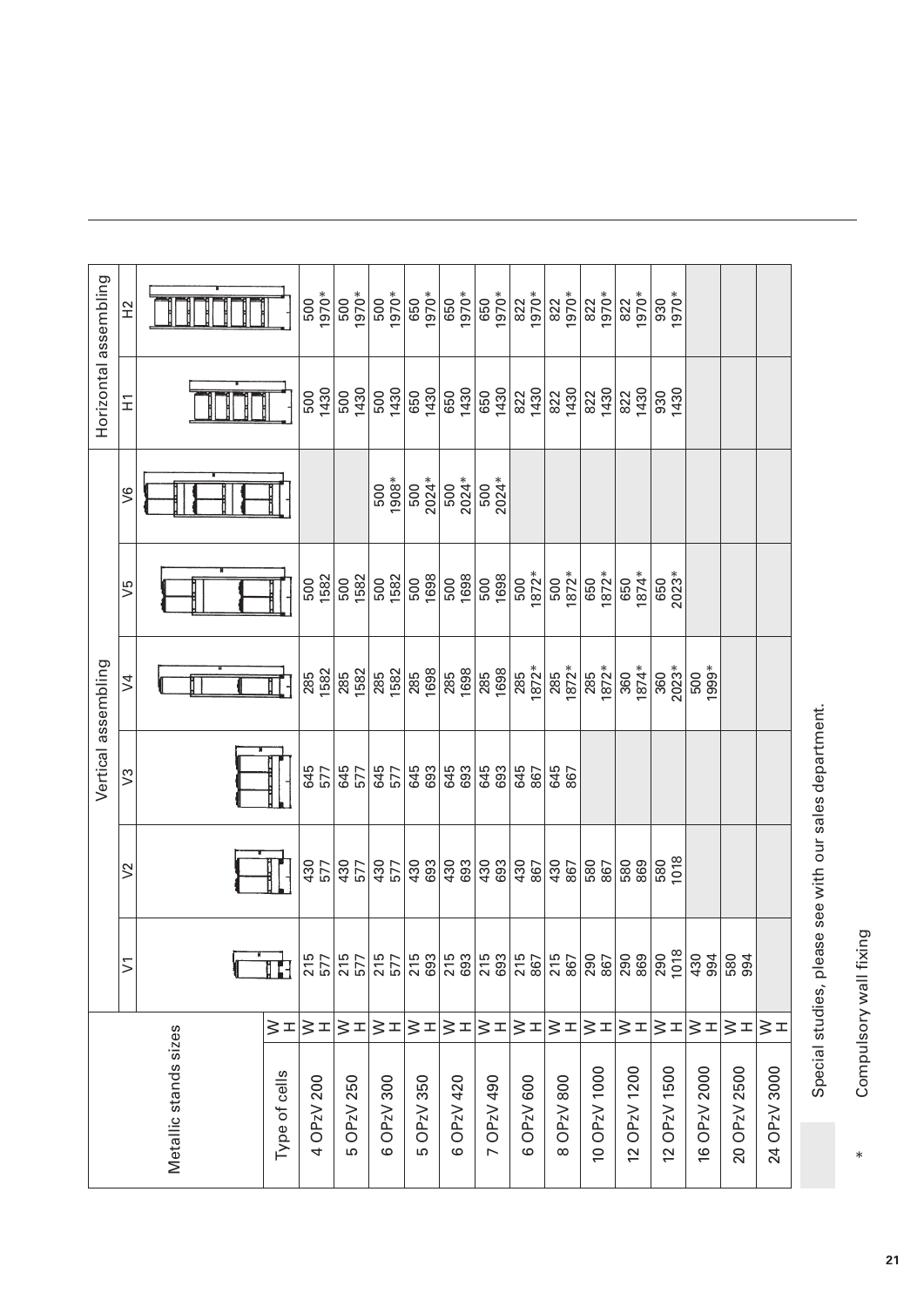

**Standard stands for vertical cells :**

Length of the stand is determined by the combination of 5 different longitudinal beams (Length 600 mm, 750, 900, 1200 and 1500 mm) in relation with the total length of cells.

**Standard stands for horizontal cells :**



Length of the stand is determined by the combination of 5 different longitudinal beams (Length 600 mm, 750, 900, 1200 and 1500 mm) in relation with the total length of cells.

**Caution :** Take into account the in-between pillars.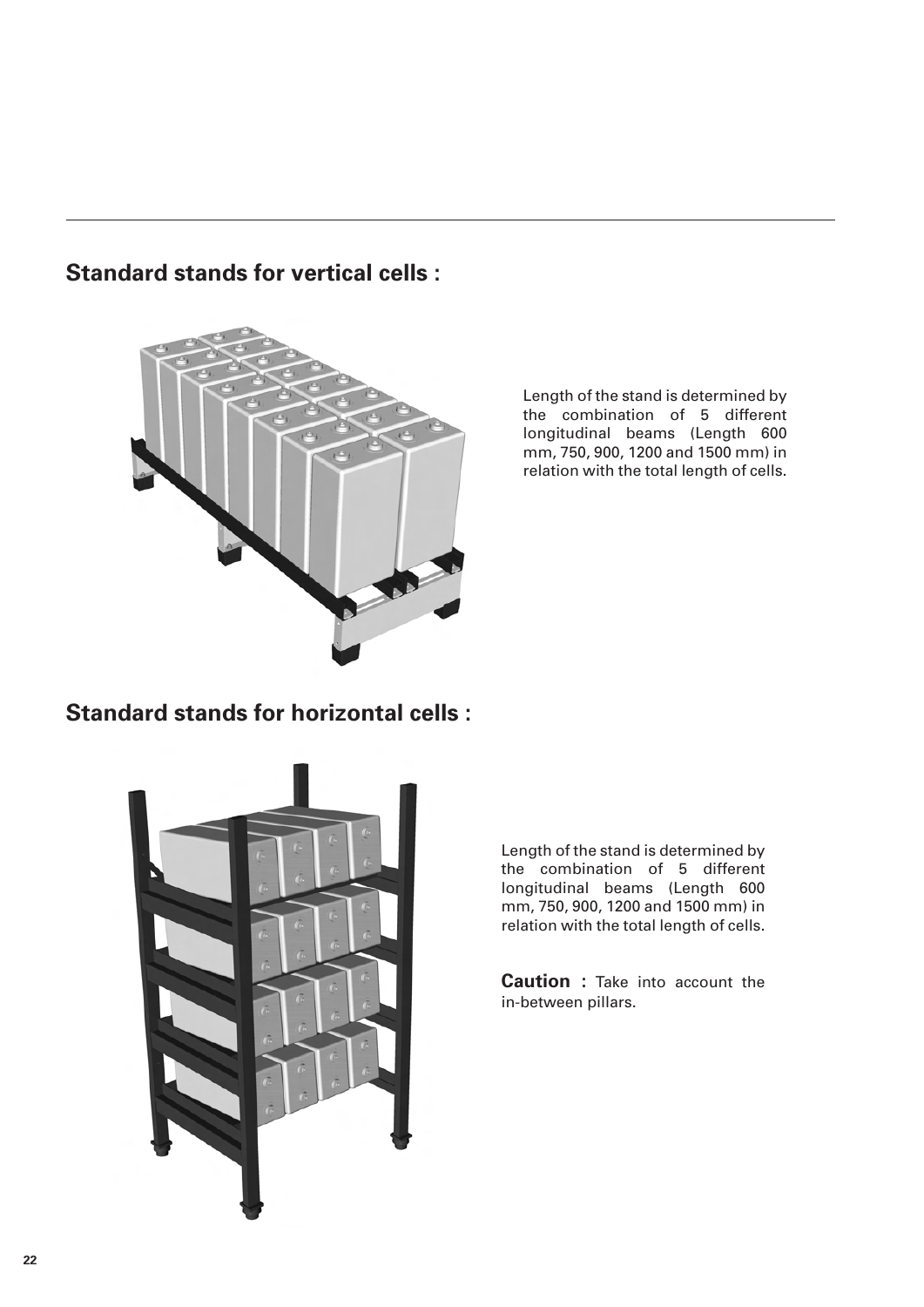# **4 - Connecting of the cells**

### **in series :**

The number of cells in series will determine the total float voltage :

**U = V x N**

**U =** total float voltage **V =** float voltage for one cell **N =** number of cells

### **In parallel :**

SuperSafe™ OPzV battery cells of the same ampere hour rating may be connected in parallel to give higher current capability.This connection in parallel will be preferably carried out through an equipotential wiring for an equal current distribution in each string.

These is no technical reason for limiting the number of strings but for practical installation reasons, it is recommended not to exceed 4 strings in parallel especially if the battery is used in high discharge rates (standby time lower than 1 hour).

## **5 - General recommendations**

- Do not wear clothing in synthetic materials, to avoid the generation of static potentials.
- Discharge any possible static electricity from clothes by touching an earth connected part.
- Handle the battery cells with special implements provided (never lift the cells by their terminals).
- Use insulated tools.
- Place the cells beginning with the least accessible rows, spacing the cells as shown in the figure.
- Always ensure that the arrow on the cell lid is pointing upward if the cell is placed in the horizontal position.
- Consult the drawing for the correct position of the cell poles (positive = red washer, negative = blue washer).
- Before attaching the inter-cell flexible cables, check that all terminals are in the correct position.
- The battery cells are connected in series, that is with a positive pole connected to a negative pole.
- Clean the cells with nothing other than a dampened cotton cloth.
- The tightening torque for connections is 23 Nm (2.3 Mkg) to a 25 Nm (2.5Mkg).

This maximum value must not be exceeded.

### **6 - Safety**

All installation and ventilation must comply with the current regulations and norms

(In France : norm NFC15-100)

Batteries must be installed in accordance with EN 50272- 2 standard

Low ventilation requirement according to EN 50272-2 standard

### **7 - Standards**

1 Tested according to international standard IEC 60896-21 and compliant to defined requirements of IEC 60896-22

Classified as "long life" according to the EUROBAT Guide 1999

2 Manufactured in EnerSys® ISO™ 9001:2000 and ISO 14:001:2004 certified production facilities

The SuperSafe OPzV batteries conform to the DIN standard 40742

Proof against deep discharge according to DIN 43539 Part 5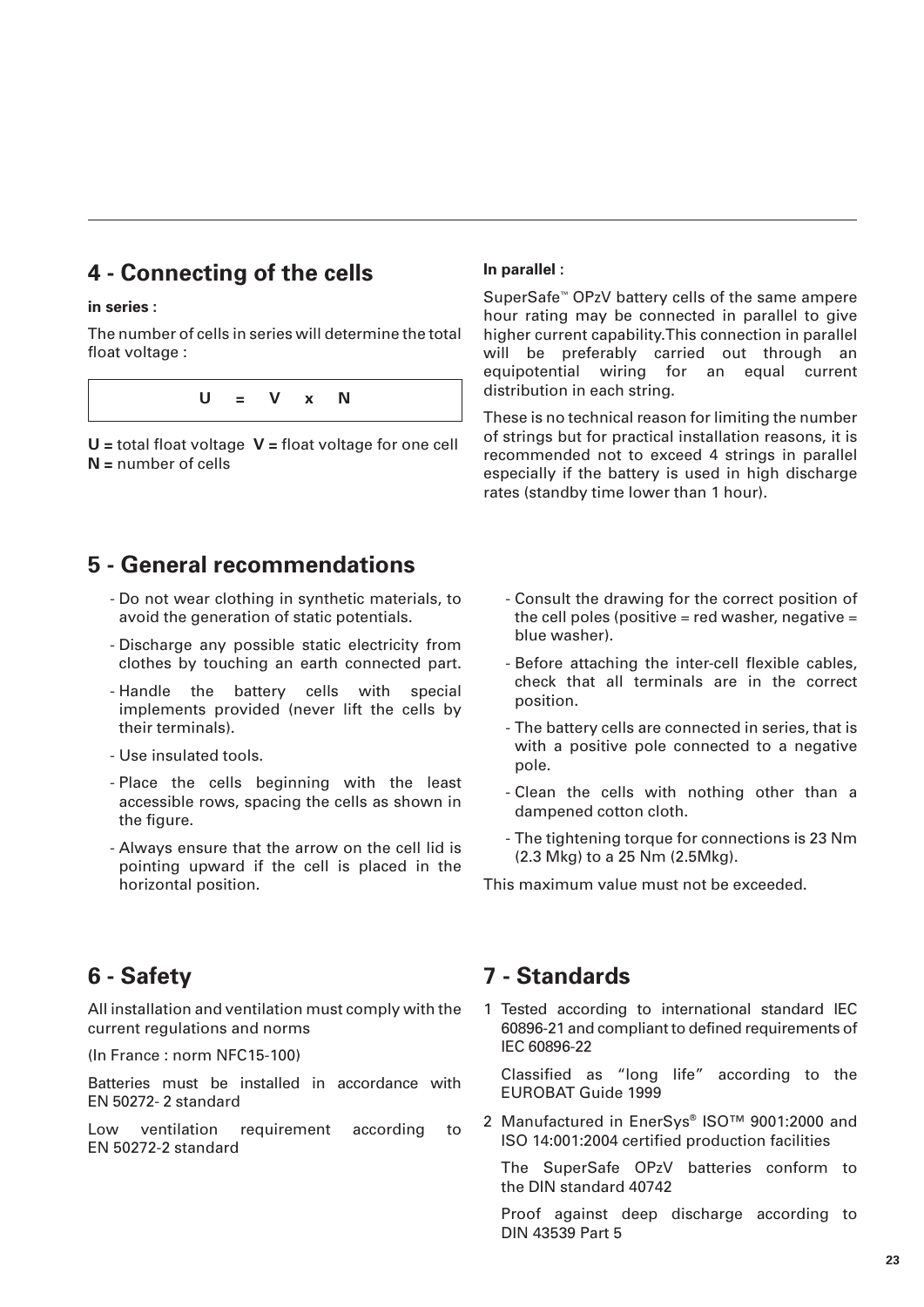# VI/ Battery storage

# **1 - Calculating the storage time**

The storage time is indicated on the battery lid. This takes into account the shipping time of equipment, frequently quite lengthy (in the case of exports in particular).

# **2 - Storage conditions**

The SuperSafe™ OPzV battery should be stored away from any moisture or source of heat.

# **3 - Storage times**

The self-discharge of SuperSafe OPzV batteries as a function of temperatures is as follows :

> 2% per month at 20°C 4% per month at 30°C 8% per month at 40°C

In order to ensure that the battery can be charged easily after a long period of storage, it is recommended that batteries should not be stored for more than the following periods without recharging :

> 6 months at 20°C 4 months at 30°C 2 months at 40°C

Failure to comply with these recommendations may compromise the life expectancy of the battery.

# **4 - Recharging stored batteries**

SuperSafe OPzV batteries should be recharged at the float charge voltage to suit the temperature (2.25 volts at 20°C per cell for example) with a current limit of 0.4 C10 and for a minimum period of 96 hours.

The battery will be charged when the charging current has remained constant for a period of 3 hours.

# **5 - State of charge**

The SuperSafe OPzV battery state of charge can be determined approximately by measuring the open circuit voltage after the battery has been at rest for a minimum of 24 hours.

| <b>State of charge</b> | <b>Voltage</b> |
|------------------------|----------------|
| 100%                   | 2.13V/cell     |
| 70%                    | 2.09V/cell     |
| 50%                    | 2.06V/cell     |
| 20%                    | 2.02 V/cell    |
|                        |                |

The necessity of a refreshing charge can also be determined by measuring the open circuit voltage of a stored battery.

Refreshing charge is advised if the voltage drops below 2.07 V/cell.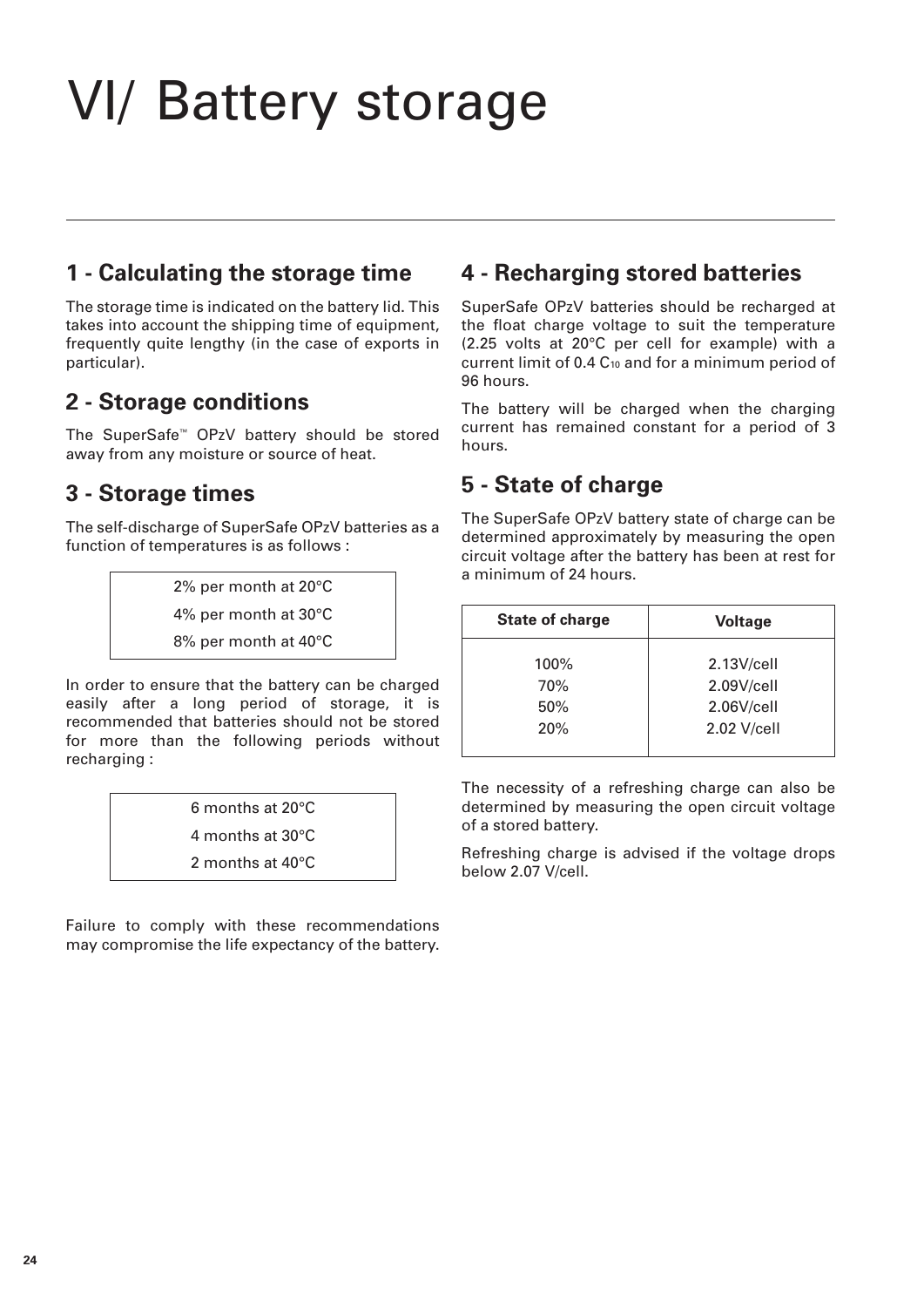# VII/ Commissioning charge

When commissioning a new battery (first charge), follow procedure a) or b).

Procedure a) is recommended.

a) IU method (boost charge)

At a raised voltage of 2.33 - 2.40 Vpc. The charging time will be 12 to 24 hours depending on the initial charge condition. The current must be limited to 0.4C10.

Boost charging must be switched off or switched over to float charging as soon as the fully charged state is reached.

b) Float charge:

With a voltage of 2.25 Vpc. Full capacity will be obtained after a longer period of 4 to 6 weeks depending on state of charge.

# VIII/ Maintenance/checks

- Every month, check the total floating voltage at the battery terminals. It should be N x 2.25 volts at a temperature of 20°C (tolerance 2.23 - 2.25 Vpc), where N is the number of cells in the battery.
- Once each year, effect a reading of the voltage of cells constituting the battery.
- A difference of plus or minus 3.5% between these individual floating voltages and the average voltage may be observed. This is due to the gas recombination process.
- A check on capacity (independent operation on load) can be performed once a year.

# **Testing**

Capacity tests are to be carried out in accordance with IEC 60896-21&22. Check that the battery is fully charged. Before testing new batteries it must be ensured that a sufficient commissioning charge has been applied.

## **Safety**

When carrying out any work on the battery, the applicable safety standards should be followed.

**Note :** Keep a logbook battery in which the measured values can be noted as well as power cuts, discharge tests( current, time, T°…) etc.

# **The main factors causing reduction in the life expectancy of SuperSafe™ OPzV battery cells**

- Deep discharges
- Poor regulation of the float voltage
- Poor quality (smoothing) of the charging current
- High ambient temperatures